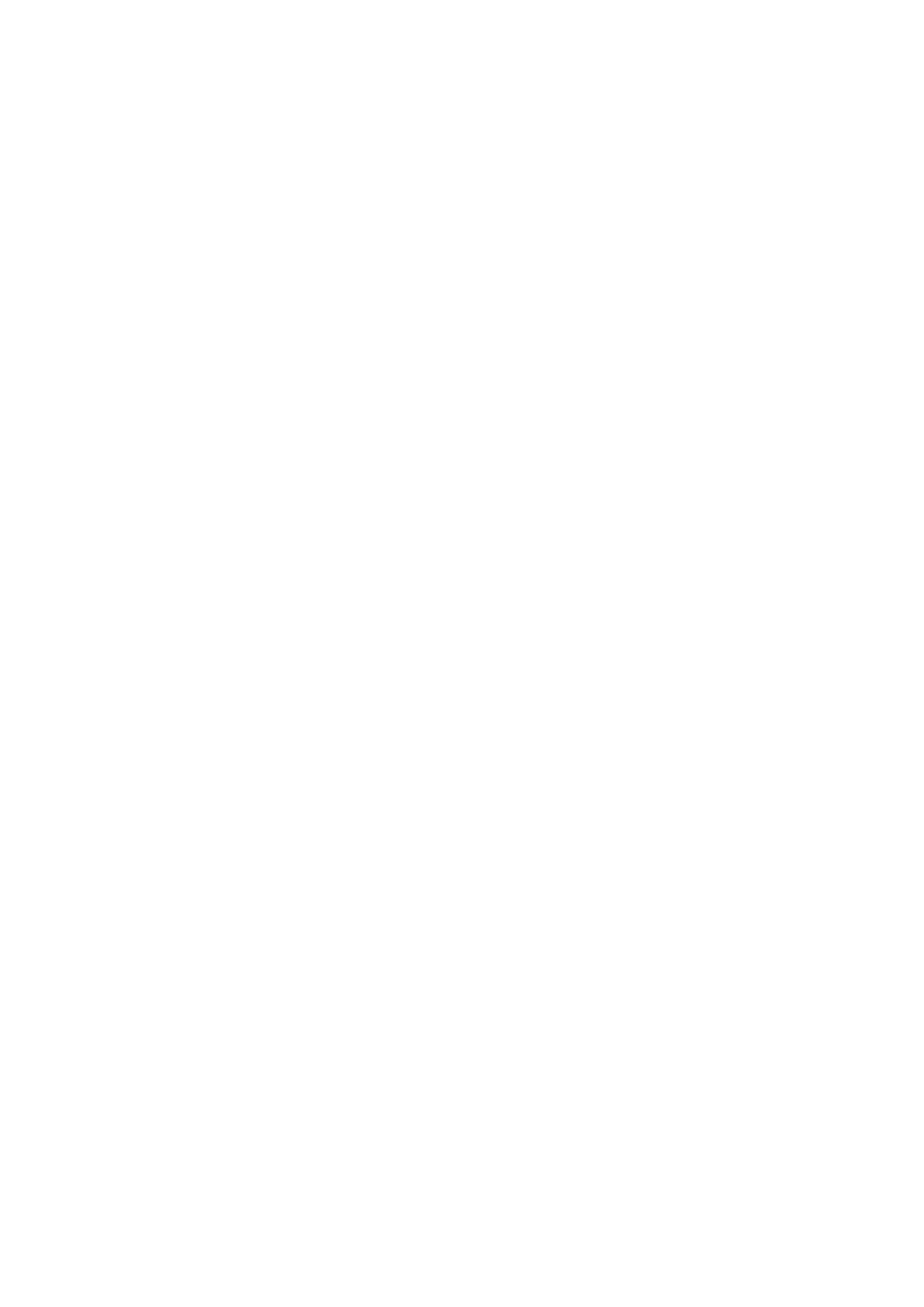# **Future Population Trends in China: 2005-2050**

Chen Wei

Center for Population and Development Studies School of Sociology and Population Studies People's University of China

Liu Jinju School of Labour and Human Resources People's University of China

September 2009

This paper was prepared while the authors were visiting academics in the Centre of Policy Studies, Faculty of Business and Economics, Monash University, during 26-29 August 2009; and in the Australian Demographic & Social Research Institute, College of Arts & Social Sciences, Australian National University, during 10 August to 5 September 2009. We are very grateful for their invitation and support for this research.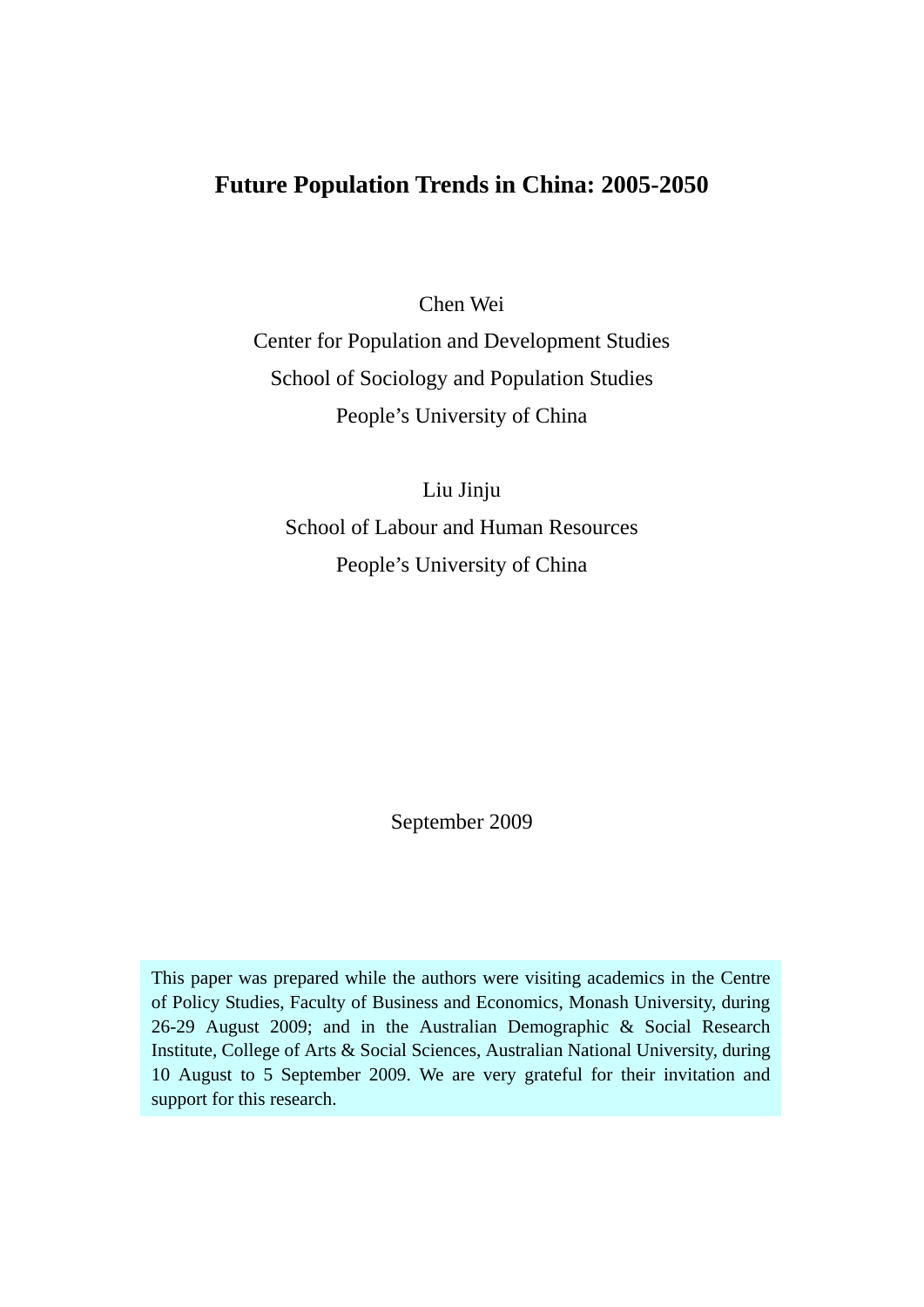#### **Abstract**

Using China's 2000 census data, this paper conducts population projection under different fertility scenarios to gauge the likely trends in China's future population change. The range of fertility assumptions captures the uncertainty of current fertility estimates as well as the likely trends under the family planning policy and economic development. Only one mortality scenario is applied and net international migration is assumed to be null in the population projection. Future life tables are generated by Brass logit techniques with initial 2000 life tables and assumed annual life expectancy at birth following the United Nations medium improvement model.

China is experiencing unprecedented demographic transition together with the radical social and economic transformation. Demographically speaking China is now a developed country. However, China's future population growth is substantial, a solely result of the population momentum built into the age structure by past fertility and mortality. 10 percent or 135 million increase is expected in the next 25 years under the medium fertility scenario. China would reach a maximum population of 1443 million in 2030, followed by a long-term population decline.

Two major changes of the future population age structure of China are continuing demographic dividend and rapid population ageing. China's demographic window of opportunity opened at 1990 and will close at 2033. Having a work force of around one billion has many advantages if we consider only the dependency ratio in the population or the labour supply for the development. However, China will be also experiencing a rapid population ageing after 2015. One fifth to one quarter of the Chinese population would be older people at age 65 or over after 2035. The year of 2029 would be a turning point in China's age structure transition, when for the first time in Chinese history the elderly population would exceed the child population.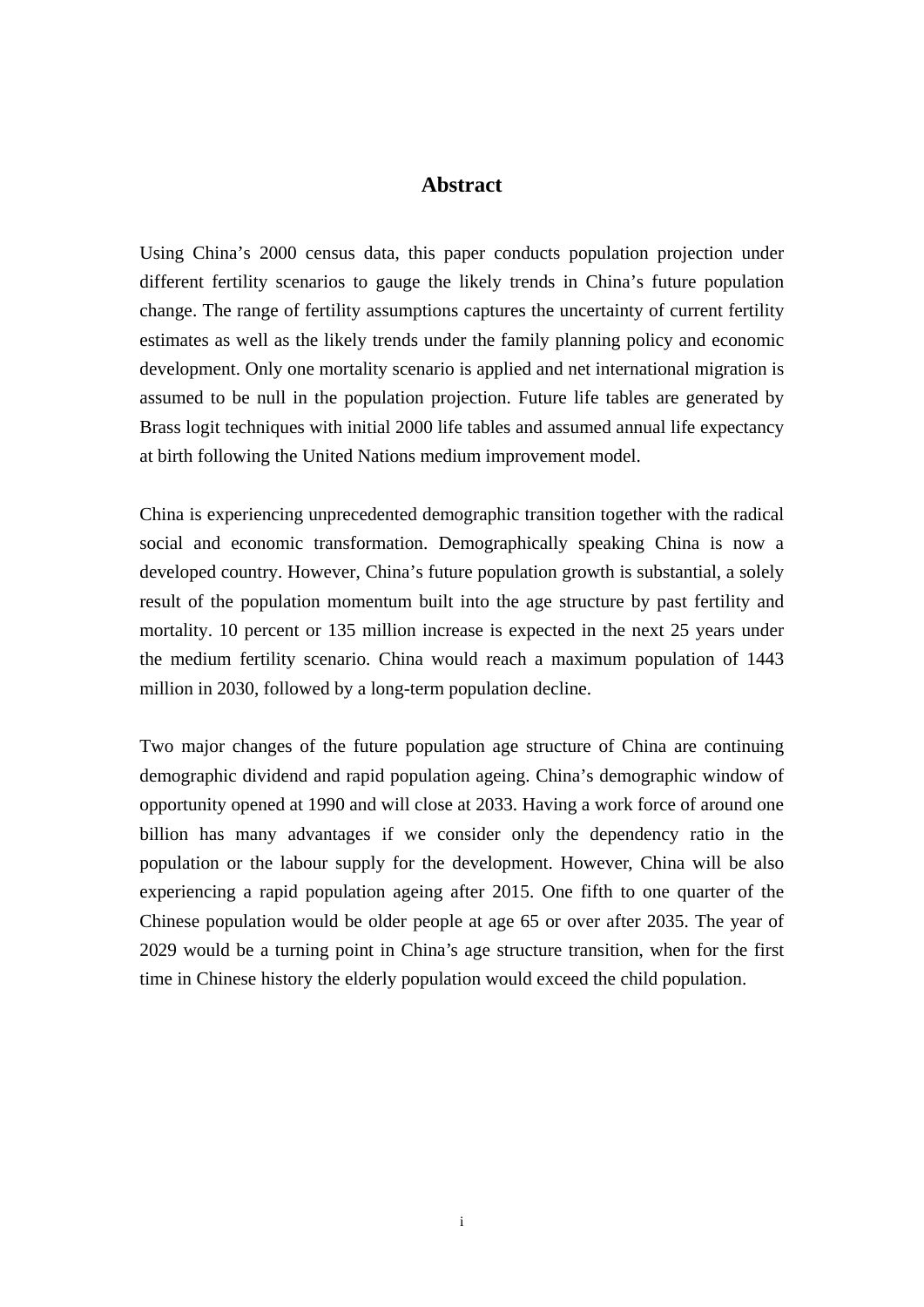#### **Table of Contents**

| 1. Introduction                                                                 | 1              |
|---------------------------------------------------------------------------------|----------------|
| 2. Data and assumptions in the population projection                            | 1              |
| 2.1 Data prepared for the population projection                                 | 1              |
| 2.2 Assumptions on future vital rates                                           | $\overline{2}$ |
| 3. Method of the population projection                                          | $\overline{A}$ |
| 3.1 The cohort-component method                                                 | $\overline{4}$ |
| 3.2 Age patterns of fertility and mortality                                     | 6              |
| 4. Results from the population projection: trends and implications              | 10             |
| 4.1 Substantial population growth is expected in the next 25 years, with an     |                |
| increment of 135 million people                                                 | 10             |
| 4.2 China's demographic dividend is expected to continue in next 30 years       | 12             |
| 4.3 One quarter of the Chinese population would be aged 65 and over             | 13             |
| 4.4 Rise of total dependency ratio will be driven completely by rise of the old |                |
| dependency ratio                                                                | 16             |
| References                                                                      | 17             |

# **List of Figures**

| Figure 1 Comparison of the simulated age structure in 2005 with the 2005 survey |                |
|---------------------------------------------------------------------------------|----------------|
| reported age structure                                                          | $\overline{2}$ |
| Figure 2 The cohort-component method of population projection                   | 5              |
| Figure 3 Percentage distribution of fertility by age, China, 2000               | 7              |
| Figure 4 Age pattern of male mortality, China, $2000-2050$ (lx)                 | 9              |
| Figure 5 Age pattern of male mortality, China, 2000-2050 ( $logit(lx)$ )        | 9              |
| Figure 6 Age pattern of female mortality, China, $2000-2050$ (lx)               | 9              |
| Figure 7 Age pattern of female mortality, China, 2000-2050 ( $logit(kx)$ )      | 9              |
| Figure 8 Total population of China, 2005-2050                                   | 10             |
| Figure 9 Trends in births and women aged 20-29 (medium scenario), 2005-2050     | 11             |
| Figure 10 China's population age pyramid (medium scenario), 2005                | 15             |
| Figure 11 China's population age pyramid (medium scenario), 2020                | 15             |
| Figure 12 China's population age pyramid (medium scenario), 2035                | 15             |
| Figure 13 China's population age pyramid (medium scenario), 2050                | 15             |
| Figure 14 Population ageing in China, 2005-2050                                 | 16             |
| Figure 15 Trends in population dependency ratios in China (medium scenario),    |                |
| 2005-2050                                                                       | 17             |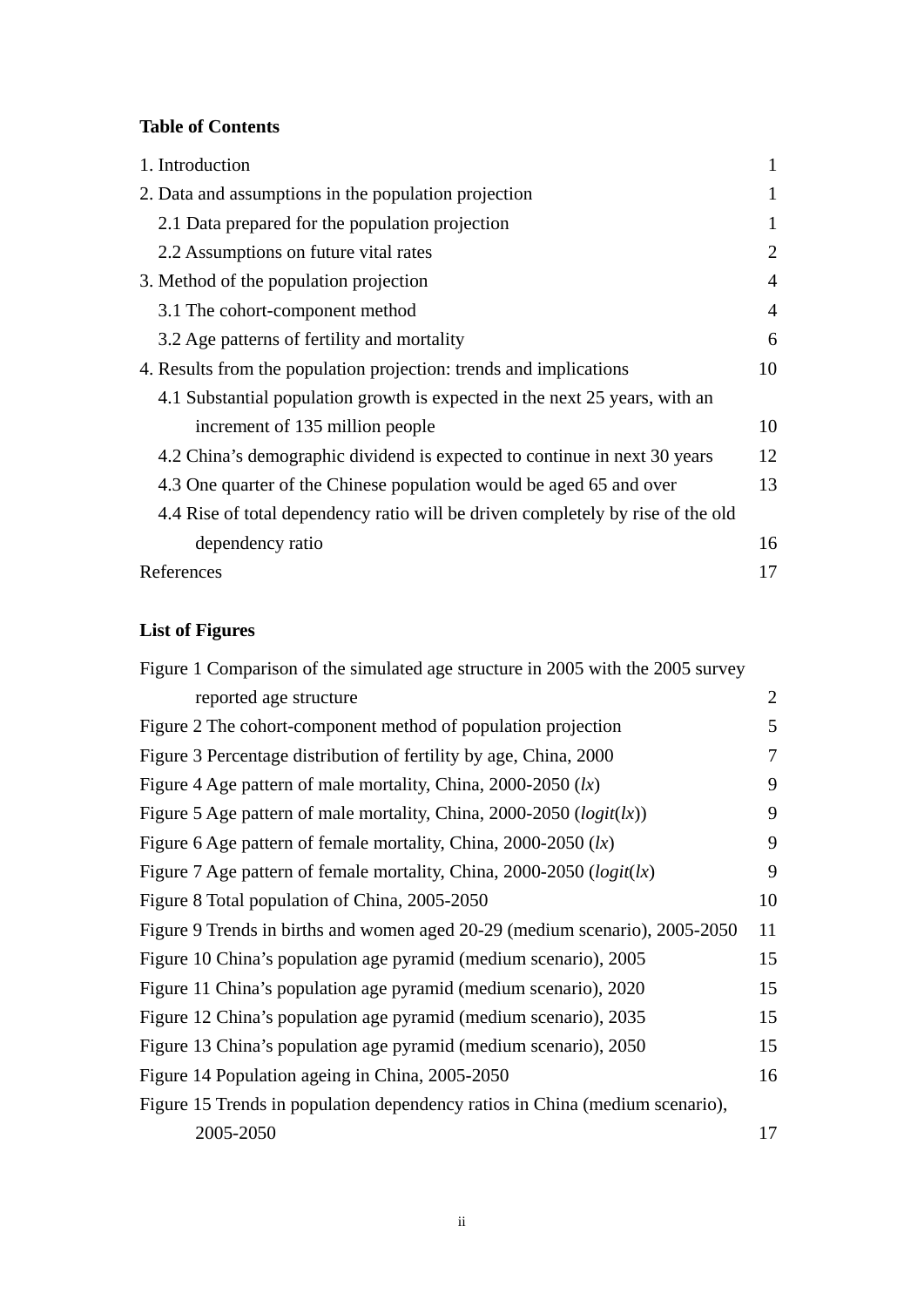# **List of Tables**

| Table 1 Fertility assumptions in the population projection                         | $\mathcal{F}$ |  |  |  |  |  |  |
|------------------------------------------------------------------------------------|---------------|--|--|--|--|--|--|
| Appendix Table 1 Trends in China's population under different scenarios, 2005-2050 |               |  |  |  |  |  |  |
| (population in 100 million)                                                        | 19            |  |  |  |  |  |  |
| Appendix Table 2 Trends in China's population under the medium fertility scenario, |               |  |  |  |  |  |  |
| 2005-2050 (population in million)                                                  | 20.           |  |  |  |  |  |  |
| Appendix Table 3 Age-sex distribution of China's population under the medium       |               |  |  |  |  |  |  |
| fertility scenario, 2005, 2020, 2035 and 2050 (in million)                         |               |  |  |  |  |  |  |
|                                                                                    |               |  |  |  |  |  |  |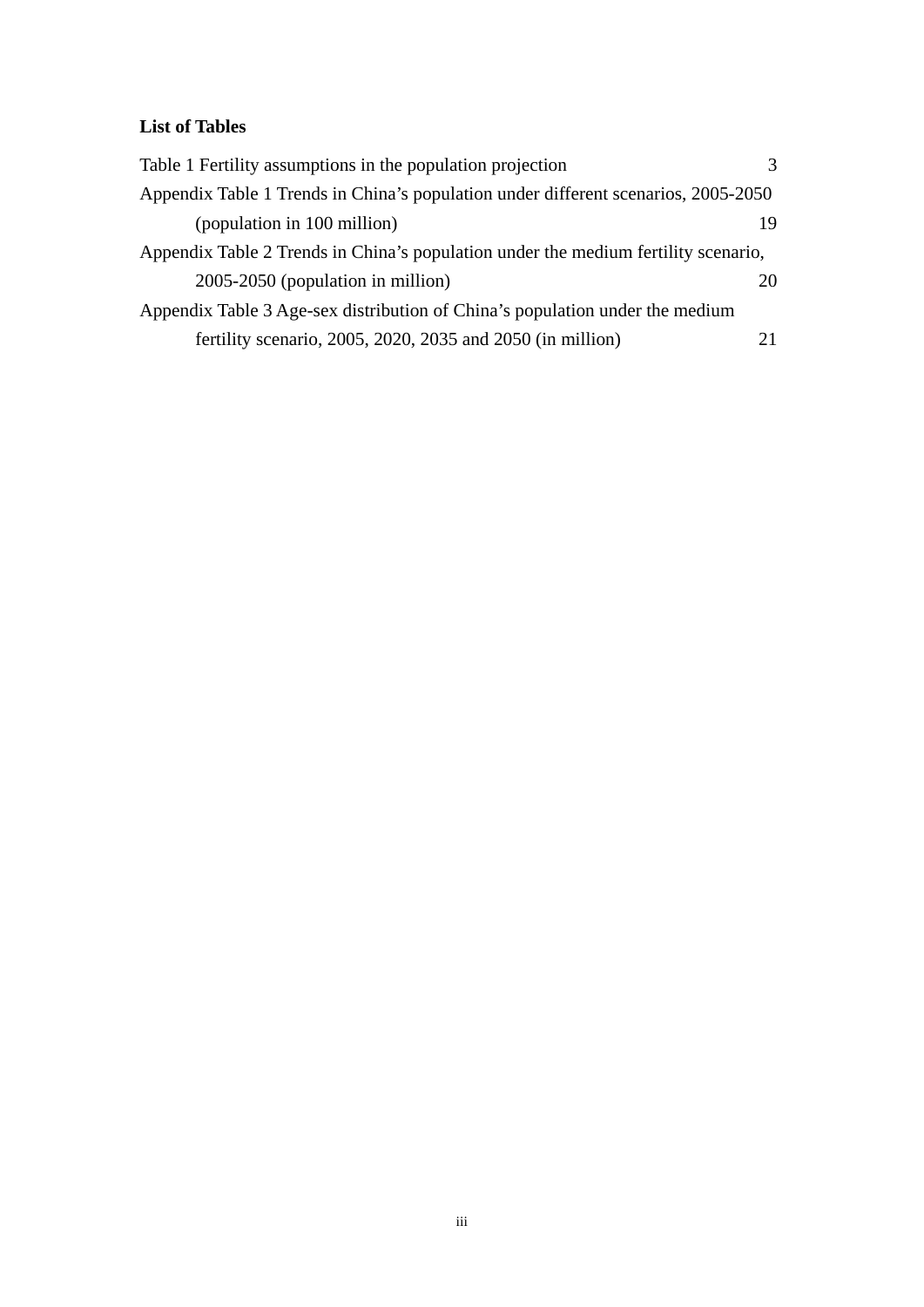#### **1. Introduction**

Population data are needed in virtually all the fields of social life and societal development. Data on size and structure of a population, for example, play a crucial role in formulating development policies and implementing social programs. Timely and accurate population data are obtained by monitoring population changes, while designing development strategies and evaluating development goals are largely based on estimation and projection of future population trends. Chinese experience shows that total population estimates from more recent projections are usually lower than those from previous projections, but higher than those published by National Bureau of Statistics of China. Thus regular conduct of population projection is necessary for a country or area, so that changing population situation is incorporated and results are produced to be more likely the realities.

The major objective of this paper is to produce a population projection of China up to the mid-century. A great demographic transition is taking place in China while Chinese economy is expected to be growing still rapidly in the next one or two decades. China's demographic trends have important implications for future economic development. Fertility is far below replacement in China while population momentum is expected to be substantial. However, China's family planning policy can make a difference in future fertility level. This paper conducts population projection under different fertility scenarios to gauge the likely trends in China's future population change. We give in the next section a description of the data and methodology in the population projection, followed by presentation and analysis of the results and their implications.

#### **2. Data and assumptions in the population projection**

#### **2.1 Data prepared for the population projection**

Despite the fact that population data from 2005 One-percent Population Sample Survey are available (NBS 2007), the input data of this projection are drawn from the 2000 Population Census (NBS 2002). Scholars (Yu 2002; Zhang and Cui 2003; Zhang and Zhao 2006; Zhai and Chen 2007; Cui 2008) argue that there are some problems, to varying extent, in data quality of births and population under age 10 in the 2000 census and 2005 survey, however, no studies are available on assessment and adjustment of the 2005 survey data. 2000 census data have been evaluated and adjustment in a recent study on China's fertility (Zhai and Chen, 2007), in which China's education statistics (student enrolments in primary schools) was used to estimated the age-sex patterns of under-reporting in the 2000 census. The education statistics so far available does not enable such adjustment on the 2005 survey data. Using education data, roughly 30 million people are estimated to be missing from the 2000 census population under age 10 (Zhang and Cui 2003; Zhai and Chen 2007). Adjustment has been made to bring back the missing population and a new distribution of population by age and sex is established, which is used as the base year population for this population projection. Despite the uncertainty with the levels of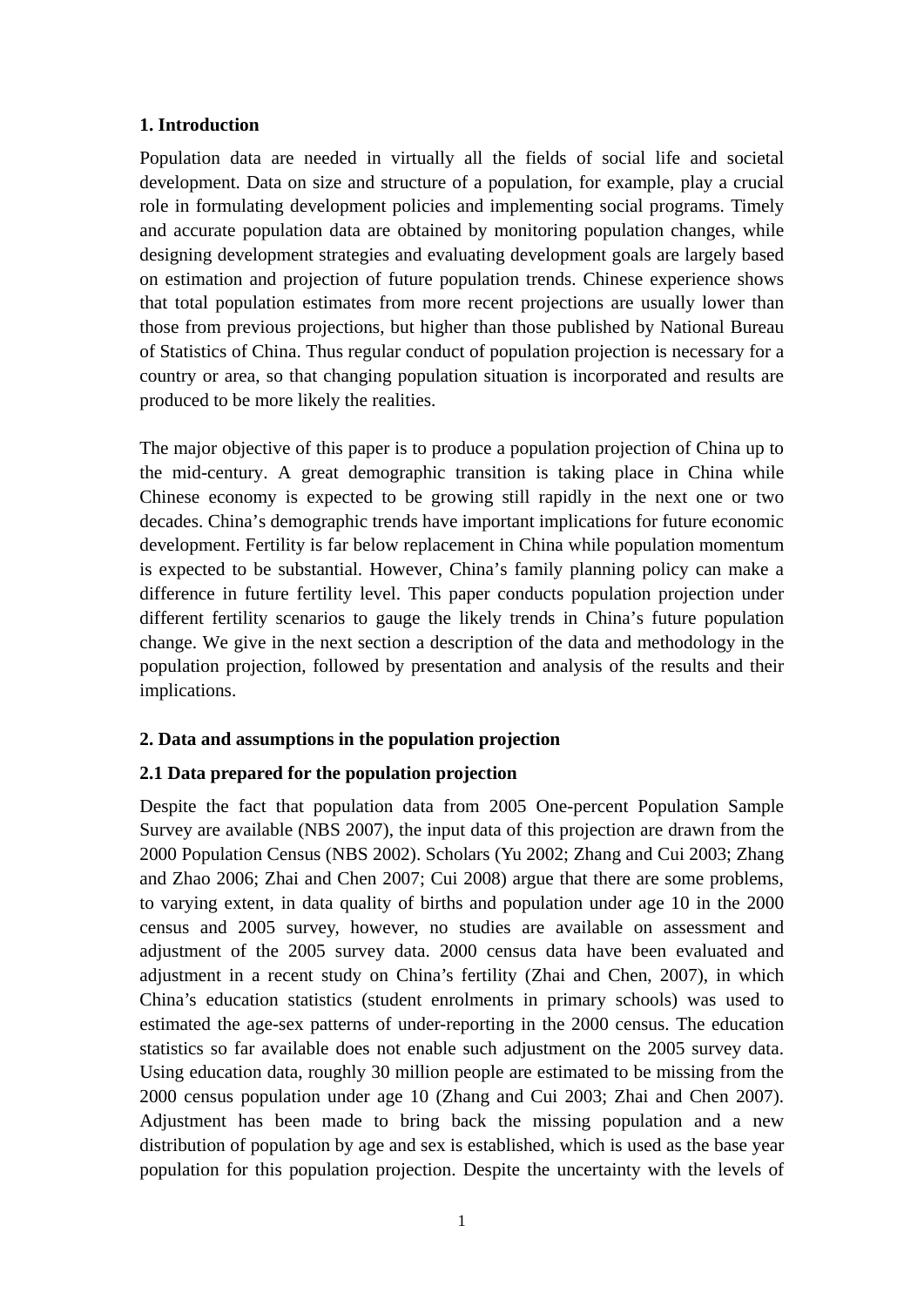fertility and mortality derived from the 2000 census, we assume that age pattern of fertility and age-sex pattern of mortality from the 2000 census are accurate and utilized in this population projection**<sup>1</sup>** .

We conduct a two-stage population projection. In the first stage, we make simulation of the population from 2000 to 2005 using particular fertility levels so that the produced total population estimates meet the published numbers from NBS. The population projection after 2005 in the second stage is conducted using different fertility scenarios. Figure 1 compares the age distribution of population from the 2005 survey with that derived from the simulation from 2000 to 2005. The simulated age structure in 2005 has higher proportions in population under age 30 and lower proportions in population over 45.

Figure 1 Comparison of the simulated age structure in 2005 with the 2005 survey reported age structure



Source: Simulation results and NBS(2007).

#### **2.2 Assumptions on future vital rates**

<u>.</u>

Fertility, mortality and migration are the three components causing population change in a defined area or country. Assumptions about the future changes in the three components are crucial to population projection. Table 1 shows three different fertility assumptions adopted in the population projection from 2005 to 2050, representing low, medium and high fertility scenarios respectively.

<sup>&</sup>lt;sup>1</sup> It's reasonable to assume that births and deaths are under-reported to a similar extent across all ages, and age patterns of fertility and mortality are relatively reliable from the census.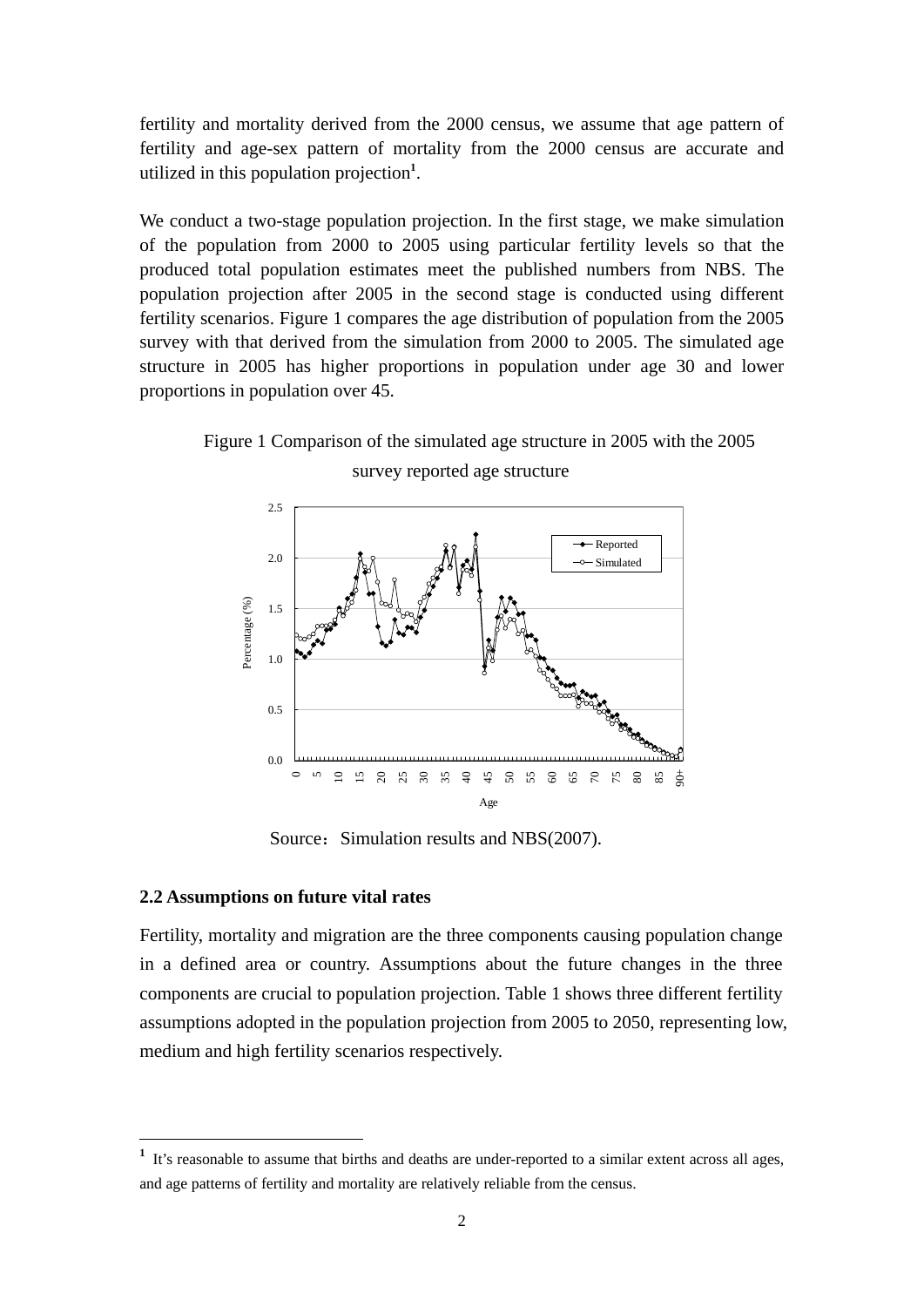|        | 2005-2015                                                                 | 2015-2050 |
|--------|---------------------------------------------------------------------------|-----------|
| Low    | A linear decline in total fertility rate from 1.67 in   Constant at 1.50  |           |
|        | 2005 to 1.5 in 2015                                                       |           |
| Medium | A linear increase in total fertility rate from 1.67 in   Constant at 1.80 |           |
|        | 2005 to 1.8 in 2015                                                       |           |
| High   | A linear increase in total fertility rate from 1.67 in   Constant at 2.10 |           |
|        | 2005 to 2.1 in 2015                                                       |           |

Table 1 Fertility assumptions in the population projection

The range of fertility levels in the three scenarios captures the various estimates of China's fertility at the start of this century. Most scholars have had consensus on that fertility in China has dropped to below replacement level, but disagreed with how low China's fertility has achieved. Estimates range from a total fertility rate  $(TFR)^2$  of 1.5 or lower to 2.0 or higher (Guo 2004; Ma 2005). However, there are additional considerations adopting the range of the fertility assumptions in this population projection. An TFR of 1.5 children per woman is currently observed in the developed countries, and China would be approaching to this level in the context of current family planning policy and rapid economic development. The medium level of 1.8 children per woman represents the government-targeted fertility level in the long run when the current fertility policy would be gradually changed to a two-child policy (The Project Group on National Population Development Strategies 2007). In fact, China's central fertility policy has been increasingly localized and diversified at provincial and lower level (Guo et al. 2003). Currently there is a two-child policy applied to couples whose both sides are only child, and in rare cases to couples whose either side is only child. Birth spacing policies are also relaxed or abolished in many provinces, and restrictions on timing of marriage and births are largely removed from policies. The medium fertility assumption is often considered to be the most likely future scenario. Finally the high fertility scenario of 2.1 represents the replacement level of fertility, a level that will produce a stationary population in the long run<sup>3</sup>.

<u>.</u>

<sup>&</sup>lt;sup>2</sup> TFR is calculated as a summation of age-specific fertility rates, implying the average number of children that would be born alive to a woman during her lifetime if she were to pass through her childbearing years conforming to the age-specific fertility rates of a given year. This rate is sometimes stated as the number of children women are having today.

<sup>&</sup>lt;sup>3</sup> Replacement fertility refers to a fertility level at which a couple has only enough children to replace themselves. Under the prevailing mortality pattern in China, a TFR of 2.1 is considered to be replacement level (more than 2.0 to allow for childhood mortality).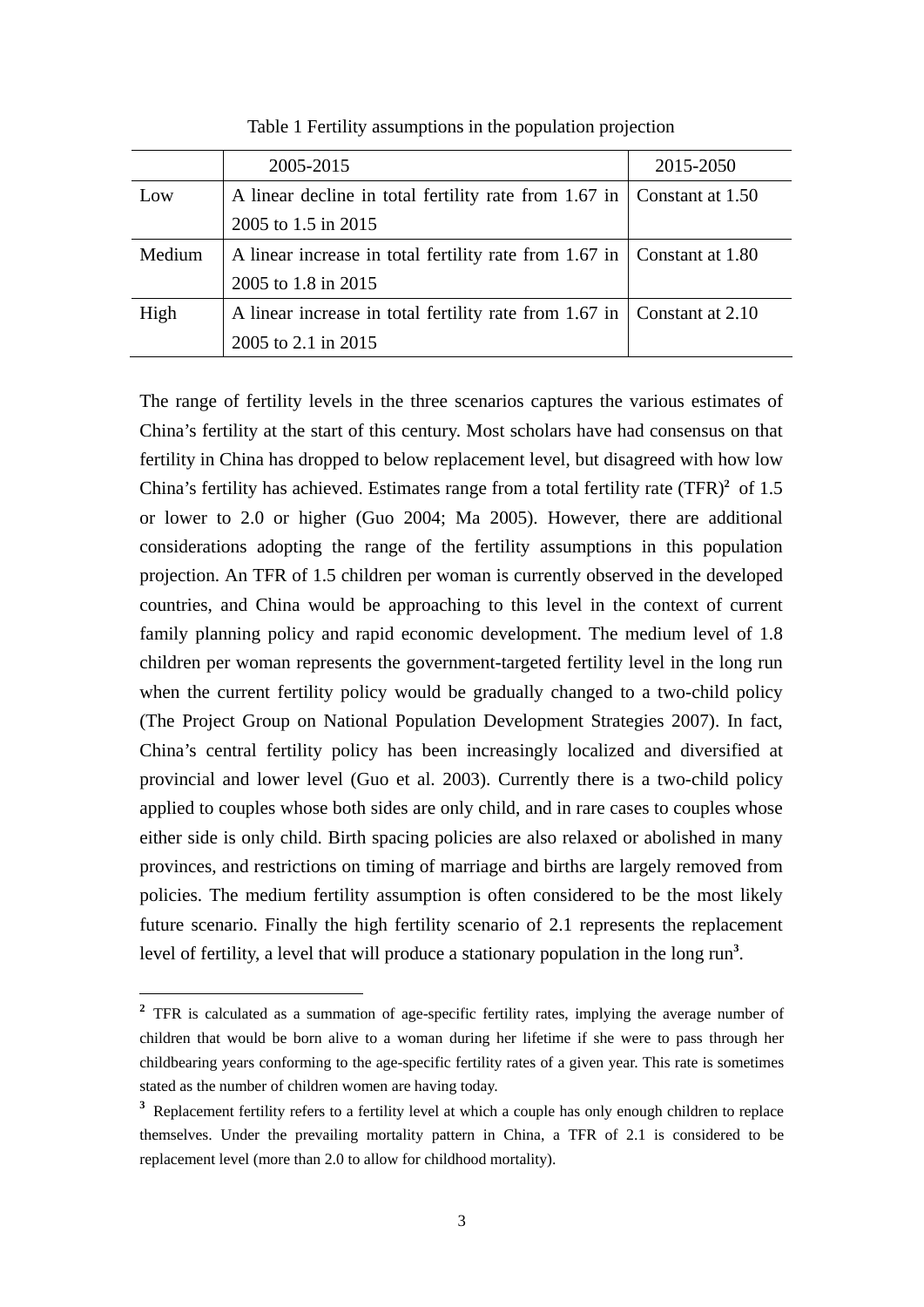There is only one mortality scenario in the population projection. NBS published the life table of 2000 census, according to which the average life expectancy of males and females is 69.63 and 73.33 years respectively. Future assumption about changes in life expectancy is made following the United Nations models (medium pace) for mortality improvement (United Nations 2006). Thus China's male and female life expectancy at birth would be respectively increased to 70.71 and 74.53 years in 2005 and to 77.65 and 82.05 years in 2050. Since international migration is too small (largely null) relative to the total population, we usually assume zero net migration in China's population projections as we consider China's population to be virtually a closed one.

#### **3. Method of the population projection**

#### **3.1 The cohort-component method**

The number of people living in China at a given time will only change when one of the following three events takes place: a birth in China, the death of someone living in China, and a person migrating into or out of China. These components of population change are usually measured by observable rates: the fertility rate, the mortality rate and the migration rate, respectively. A population projection is simply a conduct of calculating future population numbers by applying future rates of fertility, mortality and migration.

Specifically an initial population is grouped into cohorts defined by age and sex, and the projection proceeds by updating the population of each age- and sex-specific group according to assumptions about the three components of population change. Each cohort survives forward to the next age group according to assumed age-specific mortality rates. The cohort-component method of population projection is illustrated in Figure 2 (Hinde 1998; O'Neill et al. 2001; Rowland 2003).

As an example, the number of females in a particular population aged 20 in 2001 is calculated as the number of females aged 19 in 2000 multiplied by the assumed probability of survival for females of that age over the time period 2000-2001. This calculation is made for each age group and for both sexes, and is repeated for each time step as the projection proceeds. Migration can be accounted for by applying ageand sex-specific net migration rates to each cohort as well.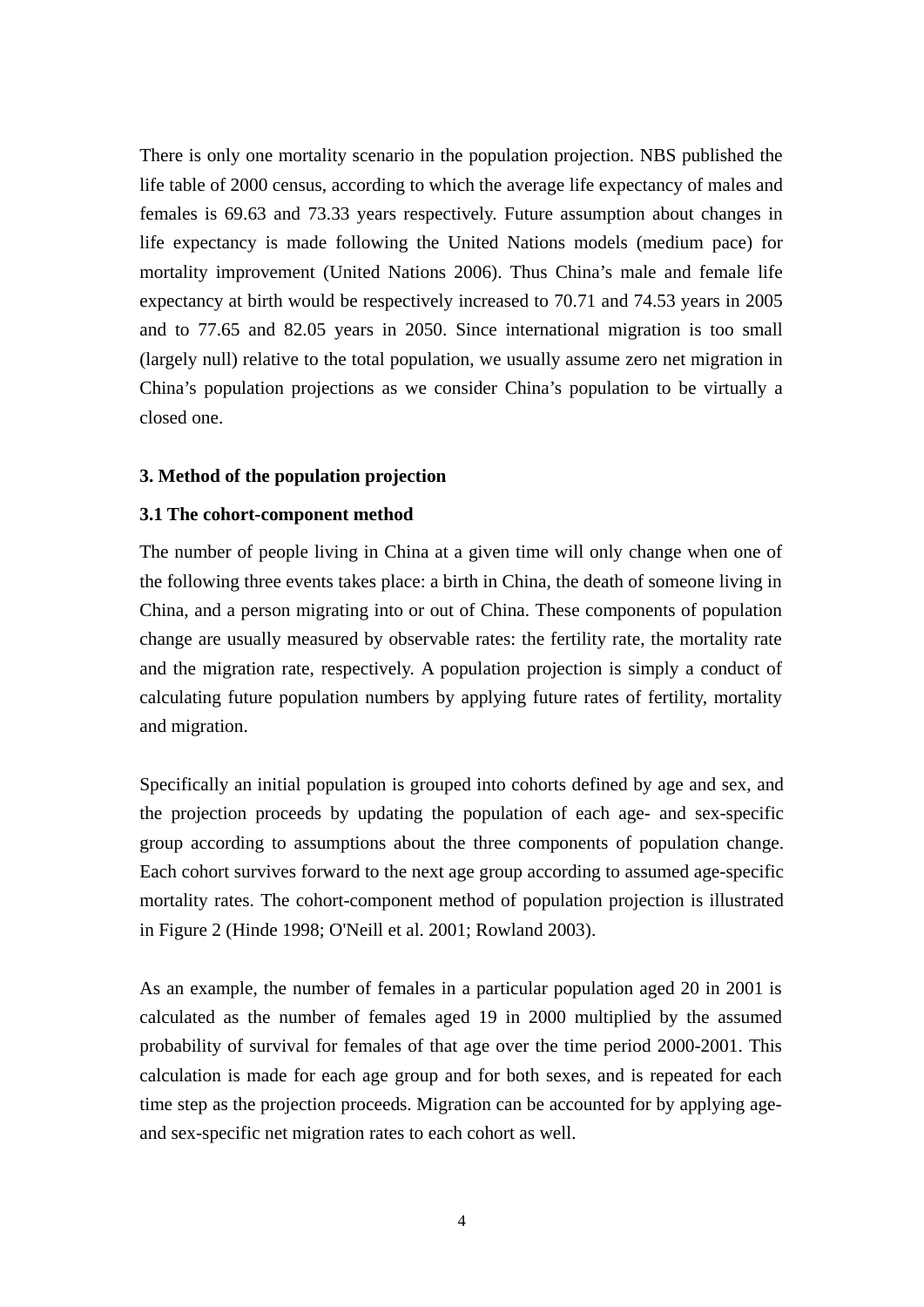The size of the youngest age group is also affected by the number of births, which is calculated by applying assumed age-specific fertility rates to female cohorts in the reproductive age span (see Figure 2). An assumed sex ratio at birth is used to divide total births into males and females**<sup>4</sup>** .



Figure 2 The cohort-component method of population projection

**<sup>4</sup>** A normal range of sex ratio at birth (SRB) in history and across the world is 103-107 male births per 100 female births. Usually an assumed SRB of 105 is applied in population projections. However, China has had a rising and highly abnormal SRB over the last 20 years. Estimates stood at 120 since 2000, the world's highest.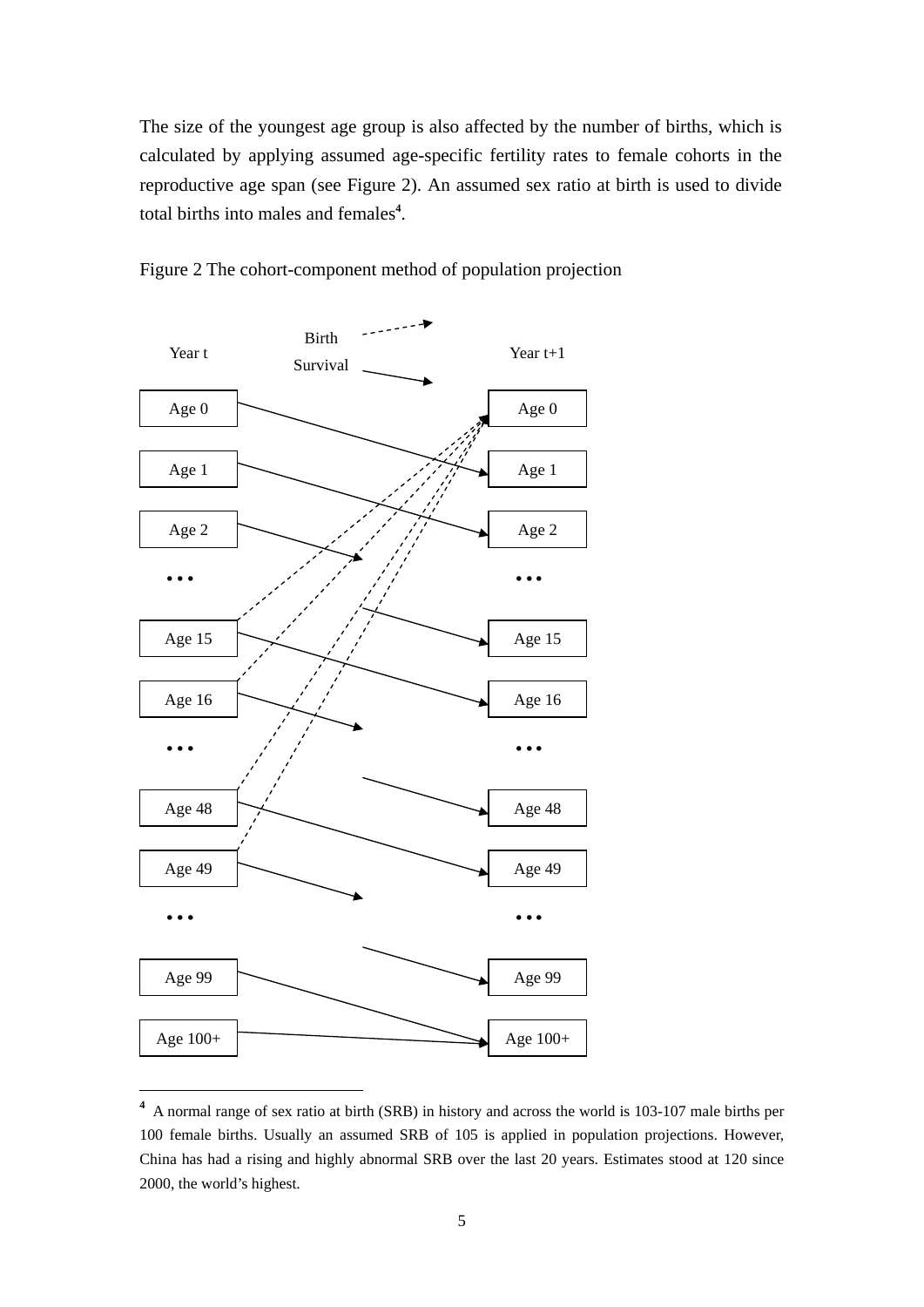A fundamental feature of the method is that the projected size and age structure of the population at any point in the future depends entirely on the size and age structure at the beginning of the period and the age-specific fertility, mortality, and migration rates over the projection period. Uncertainty in projection outcomes arises not from uncertainty in the formal projection model itself, but from uncertainty in the baseline population data and the assumptions of future trends in fertility, mortality and migration (O'Neill et al. 2001).

In a summary way, the cohort-component population projection is conducted by the following three equations:

$$
{}_{n}P_{x+n,t+n}^{s} = {}_{n}P_{x,t}^{s}(\frac{{}_{n}L_{x+n,t}^{s}}{{}_{n}L_{x,t}^{s}}) + {}_{n}M_{x+n,t+n}^{s} \qquad (1)
$$

$$
{}_{n}P_{0,t+n}^{s} = {}_{n}B_{t}^{s}(\frac{{}_{n}L_{0,t}^{s}}{I_{0}^{s}}) + {}_{n}M_{0,t+n}^{s}
$$
 (2)

$$
{}_{n}B_{t} = n \sum_{n} F_{x,t} \times {}_{n}P_{x,t}^{f} \tag{3}
$$

where *P*=population, *s*=sex, *M*=net migration, *B*=births, *n*=interval of age group, *t*=time (year), *F*=fertility rate, *f*=female, *l*=life table survivors, *L*=person-years lived by survivors,  $x = age$ . Note that total births in Equation (3) need to be split into male and female births using the assumed sex ratio at birth.

#### **3.2 Age patterns of fertility and mortality**

-

A population projection would be successfully done if the following data have been prepared: a base year population by age and sex, sex-specific life tables for the projection period, age-specific fertility rates for the projection period, and age- and sex-specific net migration for the projection period. In the Chinese case, we disregard the migration component, thus only fertility and mortality are considered. For each of the components, its level and age pattern should be determined for the population projection. Assumptions about their levels for the projection period are already given in last section. An equally important task is to determine the age pattern of fertility and mortality for the projection period. For simplicity, we assume the age patterns are largely held constant**<sup>5</sup>** .

<sup>&</sup>lt;sup>5</sup> This assumption is reasonable because the post-transitional demographic conditions in China are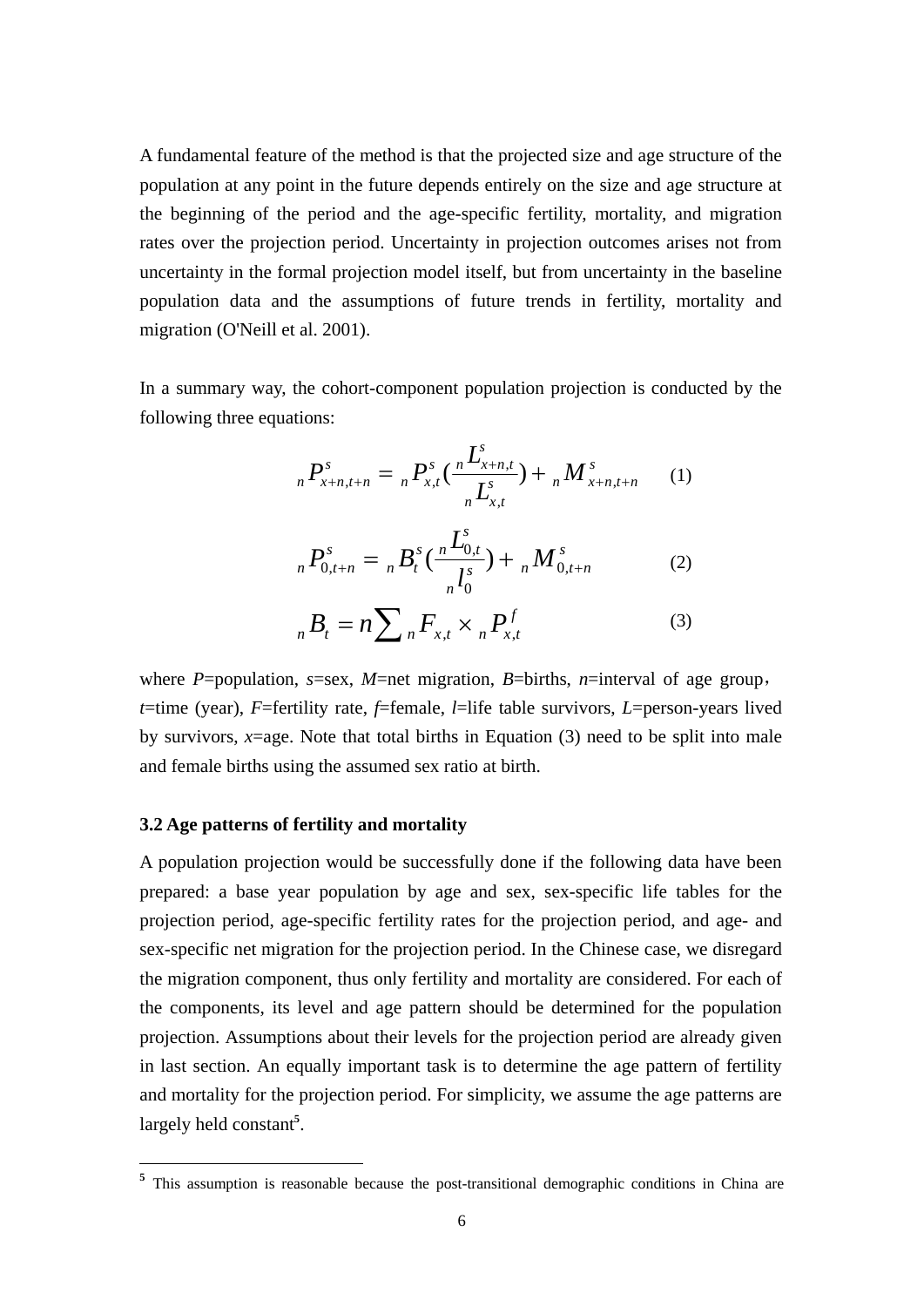Age pattern of fertility applied in the population projection is the percentage distribution of fertility by age, which is obtained by dividing age-specific fertility rates by the TFR (Figure 3). If we keep the age pattern of fertility constant, we can easily calculate age-specific fertility rates applying any assumed TFR in the projection period. The idea is just the same in the case of mortality, but a much more sophisticated approach is adopted in calculating age pattern of mortality, that is life table.



Figure 3 Percentage distribution of fertility by age, China, 2000

<u>.</u>

The central practice of the population projection is that population of each cohort is calculated forward to the next age group the next year according to age-specific survival ratios derived from assumed age-specific mortality rate through calculating a life table<sup>6</sup>. Life tables in the projection period are calculated by Brass logit techniques with an initial life table and the assumed life expectancy at birth in future years.

Source: NBS (2002).

likely to be of slow and smooth change in levels while virtually no change in age patterns of fertility and mortality.

**<sup>6</sup>** Life table is a mathematical model that summarises the mortality experience of a population. Specifically the life table describes the mortality experience of a hypothetical group of new born babies throughout their entire lifetime with the assumption that this group is subject to the age-specific mortality rates of the reference period. Life tables are used to calculate survival probabilities and average life expectancies of a population.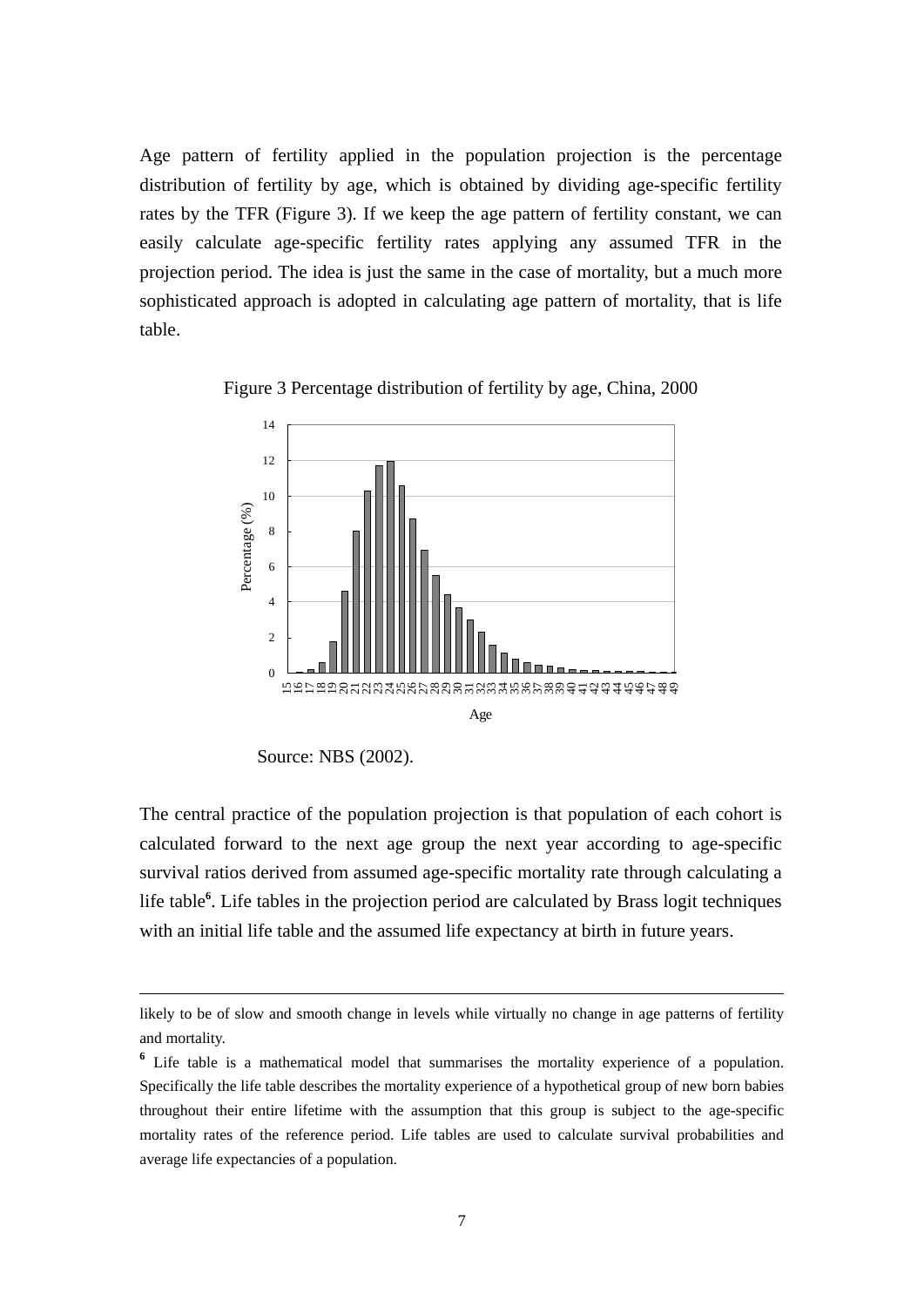Brass (1968; 1971) discovered that a logit transformation of the probabilities of survival to age  $x$  ( $lx$  values in life table terms) made the relationship between corresponding probabilities for different life tables approximately linear (United Nations 1983). Specifically the linear relationship

$$
\lambda(l_x^*) = \alpha + \beta \lambda(l_x)
$$

is approximately true for all values of *x* if  $\lambda(l_x)$  is defined specifically as

$$
\lambda(l_x) = \text{logit}(l_x) = 0.5 \ln\left(\frac{1.0 - l_x}{l_x}\right) ,
$$

then the new life table can be produced by

<u>.</u>

then the new life table can be produced by  
\n
$$
l_x^* = \frac{1}{1 + e^{\left(2\alpha + \beta \ln\left(\frac{1 - l_x}{l_x}\right)\right)}}
$$

In fact, all life tables can be generated from a single life table by changing the pairs of  $(\alpha, \beta)$  values used. Since  $\beta$  determines the shape of the *lx*, changing  $\alpha$  without changing  $\beta$  would produce a new life table that has a similar pattern of mortality to the initial pattern while having a different level of mortality (Figures 4-7). When we assume the age pattern of mortality keep the same for the projection period, what we need to do is to set  $\beta$  to be 1 and find an  $\alpha$  value that could generate a life expectancy at birth equaling the assumed one, thus producing a life table having the assumed life expectancy at birth. In conducting population projection, survival ratios derived from a life table are used to update each cohort forward year by year.

However, it is a common practice in projecting mortality to use the model life tables**<sup>7</sup>** . It is very likely that using model life tables and adopting the Brass approach discussed above would produce nearly identical results. However, the Brass approach offers a much greater flexibility both in producing a new life table and in programming the population projection.

<sup>&</sup>lt;sup>7</sup> Model life tables are constructed for study of age patterns of mortality. They are primarily an aid to the estimation of demographic parameters for countries with limited data. They are needed extensively in preparing population projections. Two types of model life table are available and used widely in population projections: Coale and Demeny (1966) regional model life tables and United Nations (1981) model life tables for developing countries.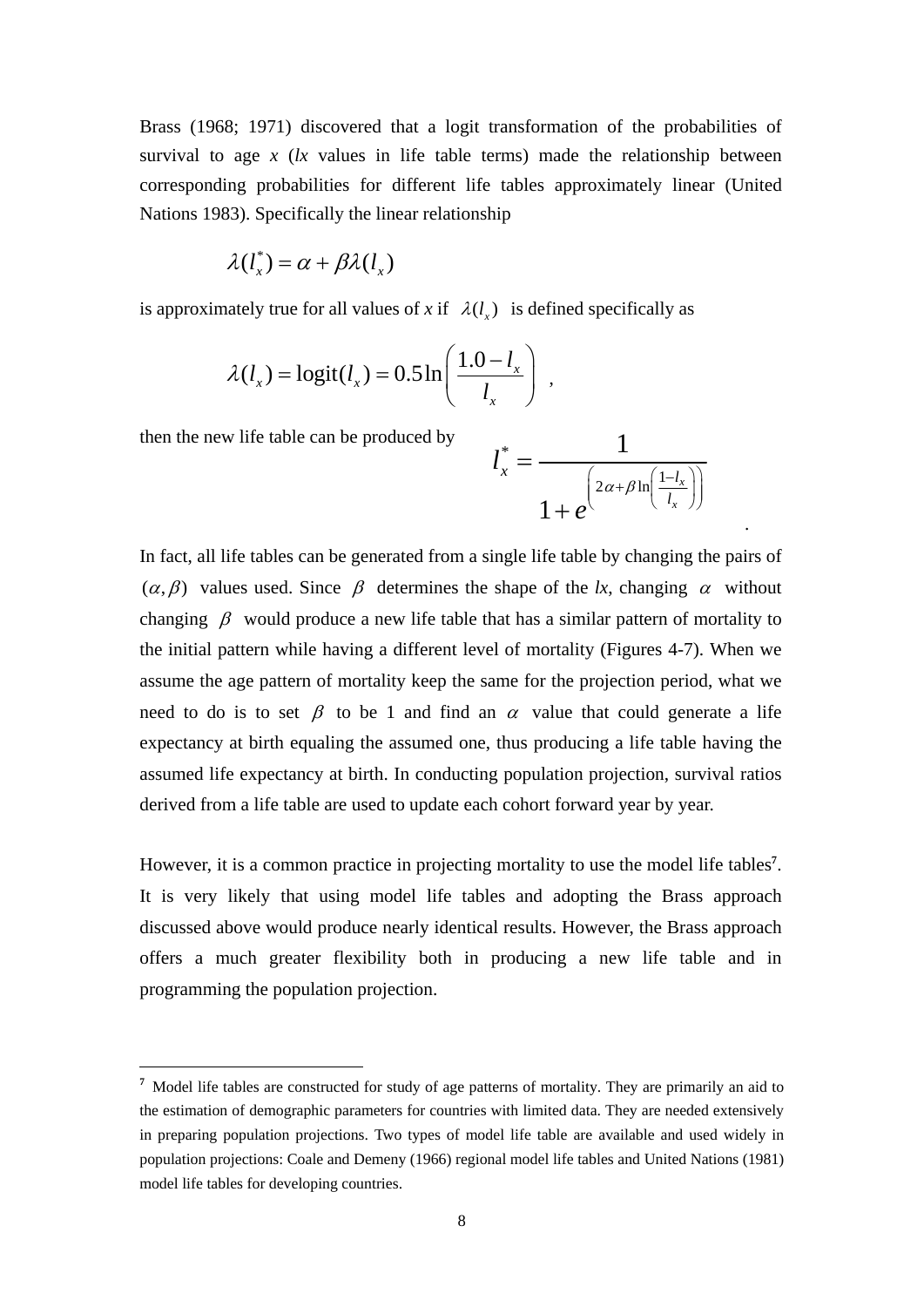

# Figure 4 Age pattern of male mortality, China, 2000-2050 (*lx*)

Figure 5 Age pattern of male mortality, China, 2000-2050 (*logit*(*lx*))



Figure 6 Age pattern of female mortality, China, 2000-2050 (*lx*)



Source: Life tables generated with assumed life expectancy at birth in the projection period.

Figure 7 Age pattern of female mortality, China, 2000-2050 (*logit*(*lx*))

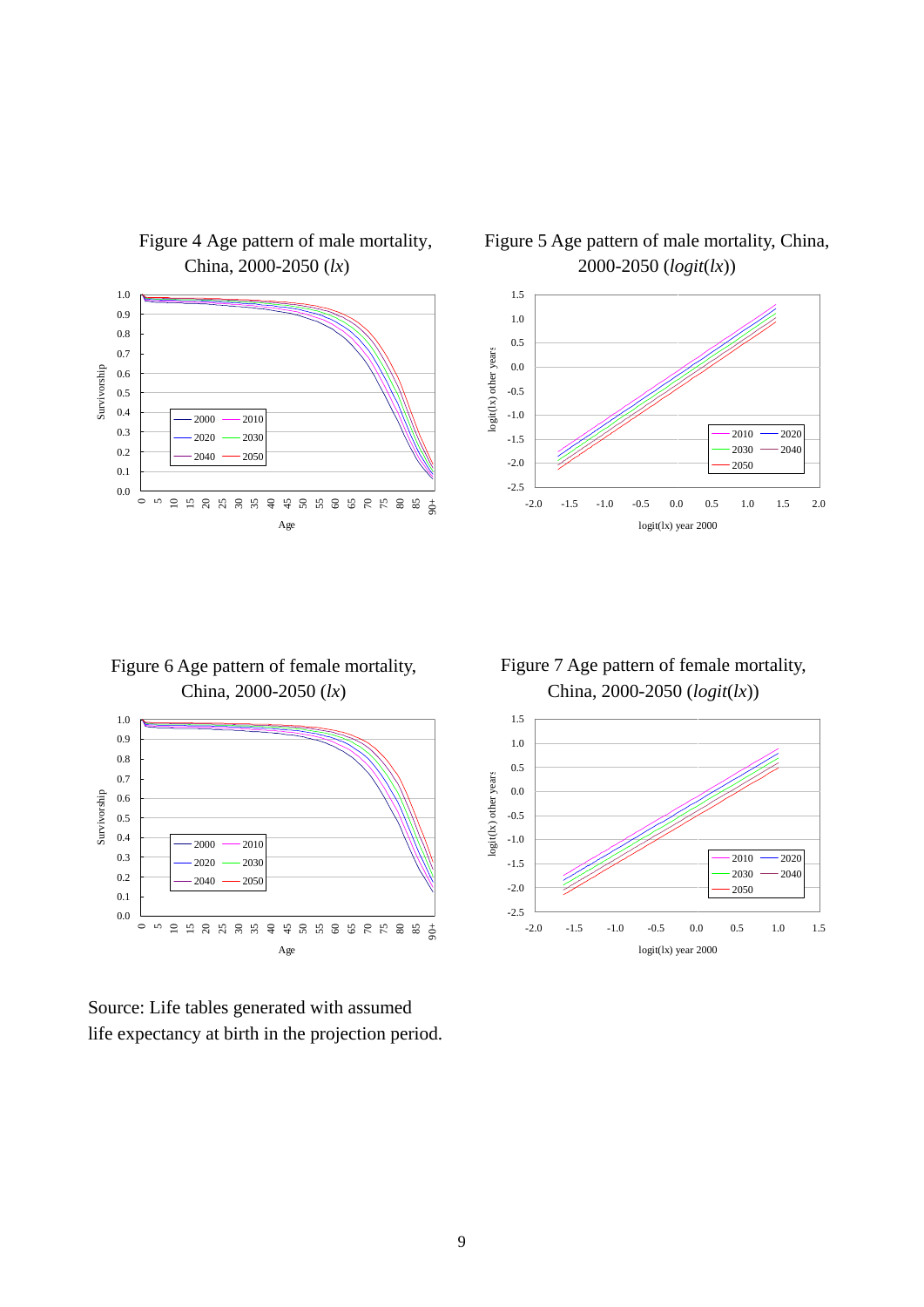#### **4. Results from the population projection: trends and implications**

#### **4.1 Substantial population growth is expected in the next 25 years, with an increment of 135 million people**

The population of China stood at 1307.6 million in 2005 according to NBS estimate based on the 2005 survey. Results from the medium fertility scenario of the population projection show that China's population is expected to increase to 1423 million in 2020, and to a maximum of 1443 in 2030, after which a long-term decline is expected as a result of below-replacement fertility. By 2050, China's population would be reduced to 13.93 million (Figure 8 and Appendix Table 1).

Figure 8 Total population of China, 2005-2050



Source: Projection results, see Appendix Table 1.

Increasing differences are observed between results from different fertility scenarios up to 2050. The total population would be 1392 and 1454 million respectively by 2020 under low and high scenarios. An earlier turning point from positive to negative increase is expected in the low scenario, which would occur at 2024 with a maximum population of nearly 1400 million. The population would be increasing to a maximum of 1540 million by 2046 under the high scenario. A population of 1263 and 1535 million is expected respectively under the low and high scenarios by 2050. Despite only a gap of 0.3 birth between different fertility scenarios, huge differences in population size will result in the long run, with the sheer magnitude of 130-140 million between different fertility scenarios.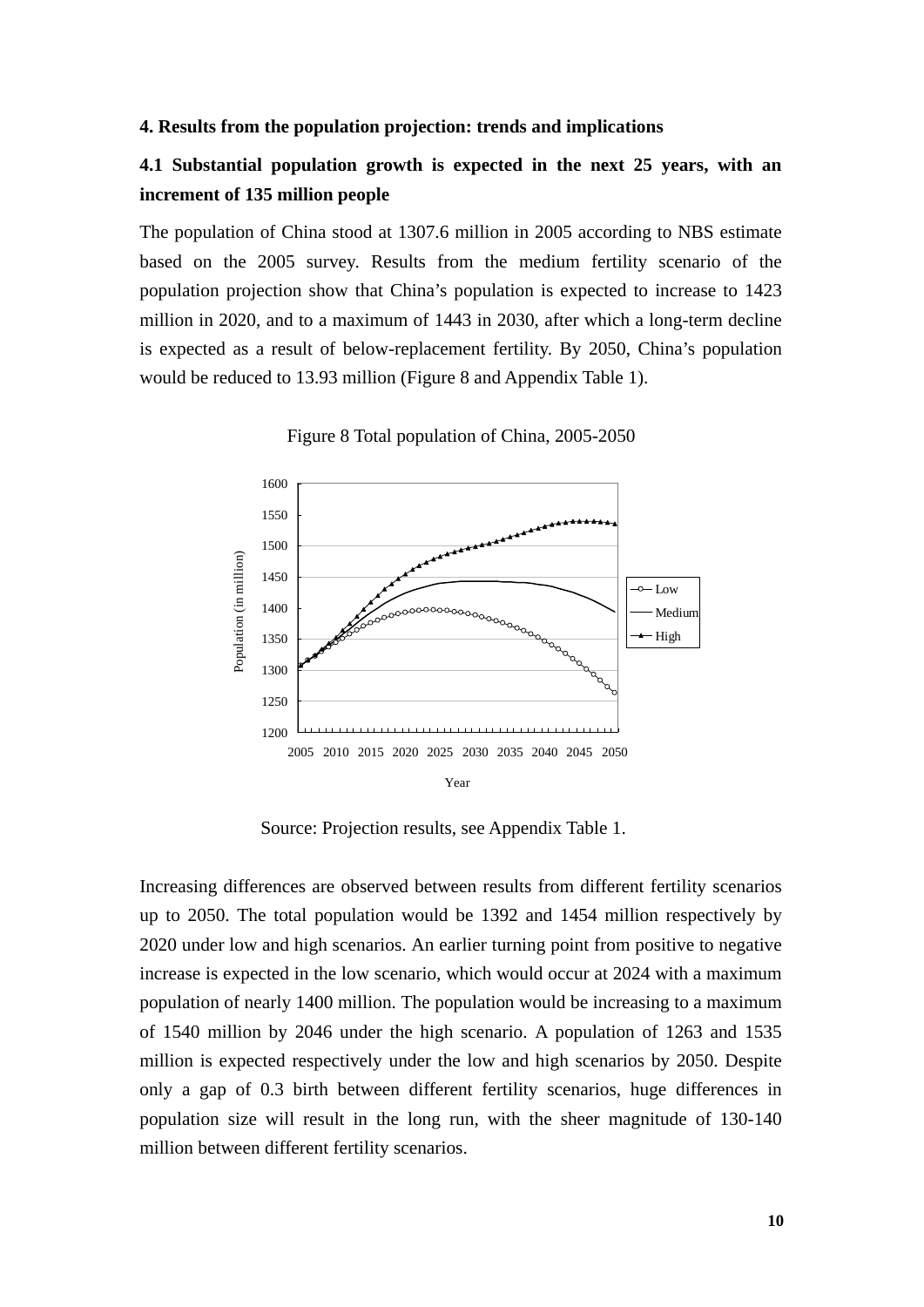Even fertility is far below replacement level (TFR=1.5), population momentum built into the age structure would bring about increased number of births in the next 10 years as a result of increasing number of women at childbearing ages. This is what usually called the fourth baby boom in China (Figure 9). Annual number of births would increase from no more than 17 million to 18-20 million, and annual population increment would increase from no more than 8 million to 9-10 million. The baby boom is expected to be reproduced in every 25 years (assuming the average age of childbearing to be 25 years) although to an increasingly lesser extent.

Figure 9 Trends in births and women aged 20-29 (medium scenario), 2005-2050



Source: Projection results, see Appendix Table 2.

Therefore, future population growth in China would be solely a result of population momentum from a relatively young age structure. Unlike many European countries where age structure of populations has turned out negative momentum of population growth, China is still expected to have substantial population increase despite that fertility in China is at a similar level of that in Europe. Projection results show that China's population would grow by 10%, or an increment of 135 million people in the next 25 years. This increment is larger than the current population of Japan, and adds to challenges on China's economic development.

Population of the three broad age groups is expected to experience different path of change. China's child population aged 0-14 tends to be stable at around 260 million up to 2020, after which a declining trend is expected. The working age population aged 15-64 would experience a slow growth to 1000 million by 2016 and level off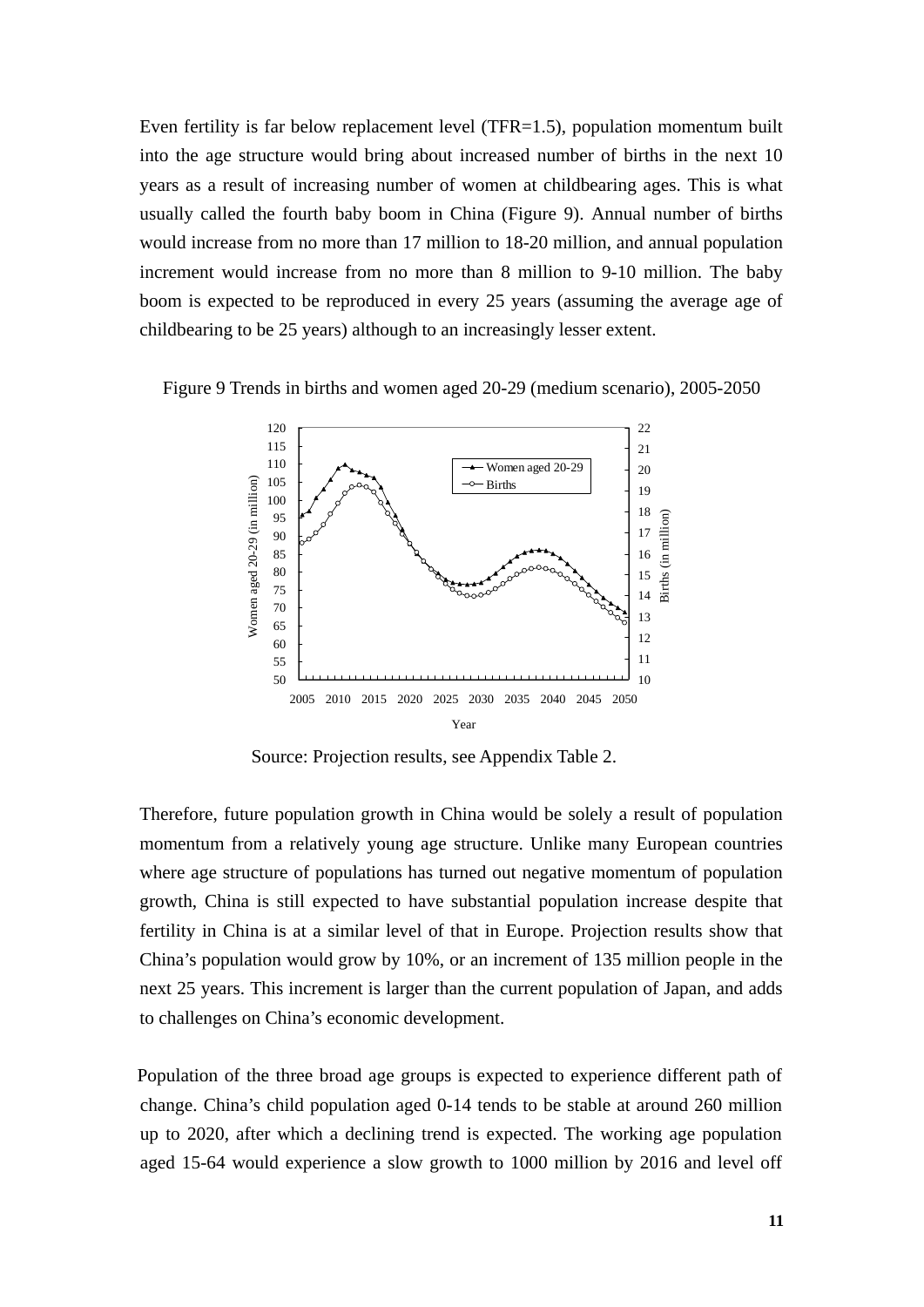around 980-990 million up to 2026, then a rapid decline is expected afterwards. However, the elderly population defined to be those of age 65 and over would be growing all way through, from 100 million in 2005, to 200 million in 2026, and 300 million in 2036. The year of 2029 would be a turning point in the demographic history of China, when China's elderly population (233 million) would exceed the child population (232 million) for the first time in history.

#### **4.2 China's demographic dividend is expected to continue in next 30 years**

A significant transition in China's population age structure will be taking place, which is presented in the four population age pyramids of 2005, 2020, 2035 and 2050 in Figures 10-13. The 2005 pyramid has distinctively different shape between its lower and upper half. The upper half implies a typical expanding age structure while the lower half exhibits a shrinking population, and this is largely a result of the family planning program implemented since the early 1970s which has dramatically reduced fertility in China hence the population of young age groups. Despite the fact that long-term fertility decline will inevitably lead to population ageing, the top of the 2005 pyramid is still rather narrow, and China's population ageing is in a transition from ageing at the bottom into ageing at the apex.

As the larger cohorts in the middle of the 2005 pyramid move upward, the elderly population will be approaching in size the child population, and by 2020, ageing at the apex would have occurred. The 2035 pyramid has a much greater area in its upper half than that of the lower half, which would be more so in the 2050 pyramid, implying far greater number of the older people than younger people (Figures 12-13). Since fertility decline narrows the lower part of pyramid while further mortality decline expands the upper part, China will be experiencing rapid population ageing as a result of sharp reductions in fertility and mortality in a relatively short time period.

One major feature of age structure transition in China would be a prominent demographic dividend, which is regarded as the economic growth effect from a rising share of the working-age population. Fertility decline leads to a transition from high child dependency ratio into high proportion of labour population, stimulating economic growth through adequate supply of labour force and high saving rate (Bloom and Williamson 1998; Bloom et al. 2000; Bloom et al. 2003; Cai 2004). The demographic dividend resulting from demographic transition has occurred to differing extent in various countries, but most prominently in East Asia countries. Studies show that the demographic dividend has contributed to one-third to one-half of the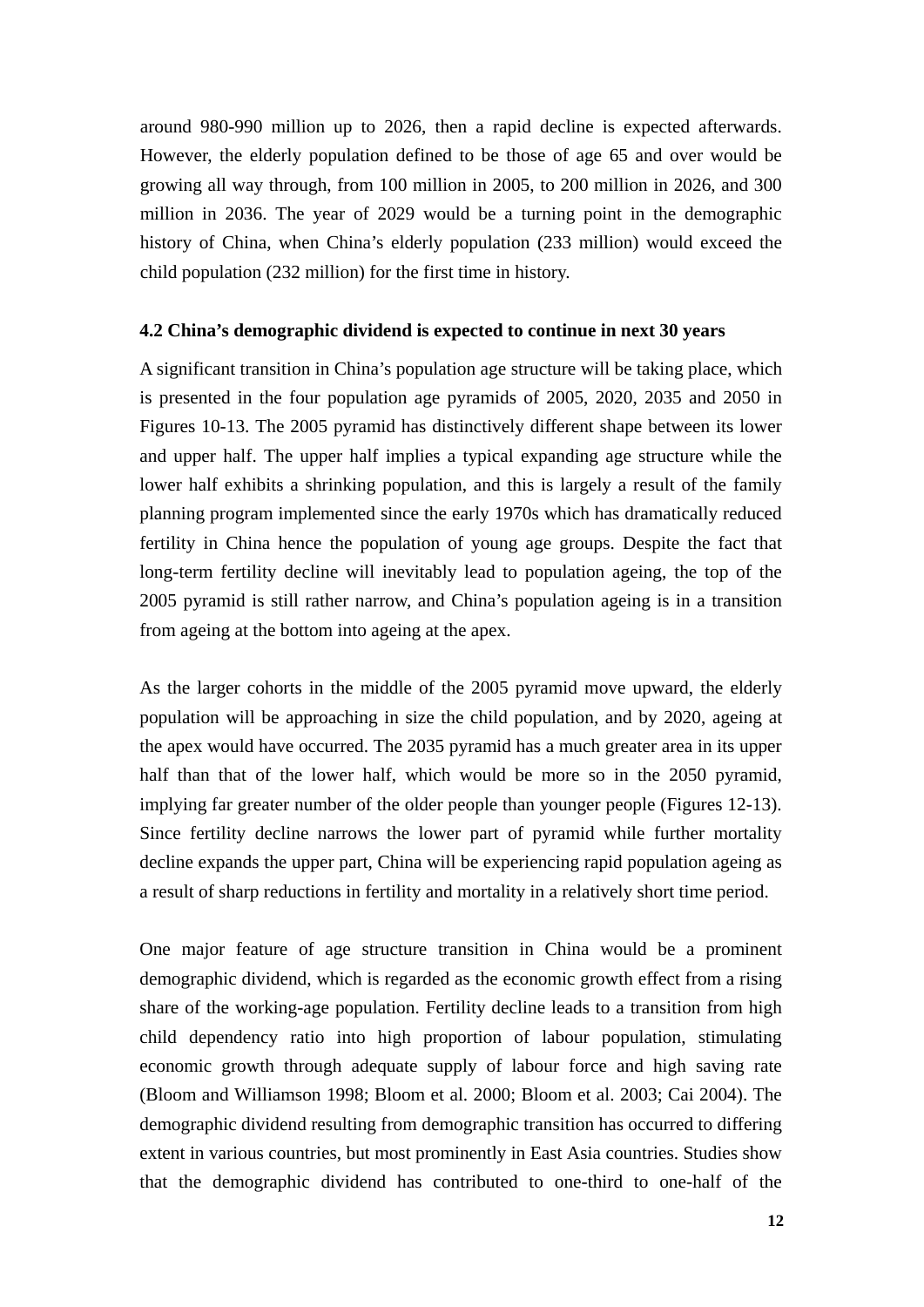economic growth miracle in East Asia (Bloom and Williamson 1998; Bloom et al. 2000; Bloom et al. 2003), and one-quarter to one-third of China's rapid economic growth over the last 20 years can be attributed to the demographic dividend (Cai 2004; Wang et al. 2004).

The magnitude of a demographic dividend depends upon the rapidity of decline in fertility and mortality and the time difference between the fertility and mortality decline. Demographically speaking, a demographic dividend started to occur in China since 1990 when the proportion of the working-age population reached 66.7% and total dependency ratio dropped to 50%. The proportion of the working-age population rose to 70.1% in 2000 and stood around 70% until 2020, during which China's total dependency ratio would be 37-45%. Projection from the medium scenario shows that China's working-age population would be declining to 66% and total dependency ratio increasing to 51.6% in 2033, marking the end of the demographic dividend. Thus measuring the demographic dividend by a total dependency ratio of being or below 50%, China would have a demographic dividend for more than 40 years. With a gigantic and low cost work force, China will increasingly become an influential economic power in world and a strong competitor in the international market. Having a work force of this kind of course has many advantages if we consider only the dependency ratio in the population or the labour supply for the development. China will not face the difficulty caused by labour shortage, which is likely to occur in many developed countries. However, given the fact that China has already been troubled by a large number of under-employed peasants in rural areas and an increasing unemployment in urban areas, providing adequate jobs for the growing working-age population will be a daunting task in the next two or three decades at least.

#### **4.3 One quarter of the Chinese population would be aged 65 and over**

Another major characteristic of the age structure change in China is the rapid ageing of population, which poses another grave challenge to China's development. Large and rapid increase in both the size and proportion of the elderly population would be expected in the projection of various scenarios. In the projection period, the elderly population will only be affected by mortality change while different fertility scenarios will only make a difference in the proportion of the elderly population through changing the total population. The medium scenario projection shows that China's older people is expected to amount to 173 million by 2020 and 344 million by 2050. The percentage of the older people by 2050 would be 27.4%, 24.7% and 22.4% respectively under the low, medium and high fertility scenarios. One fifth to one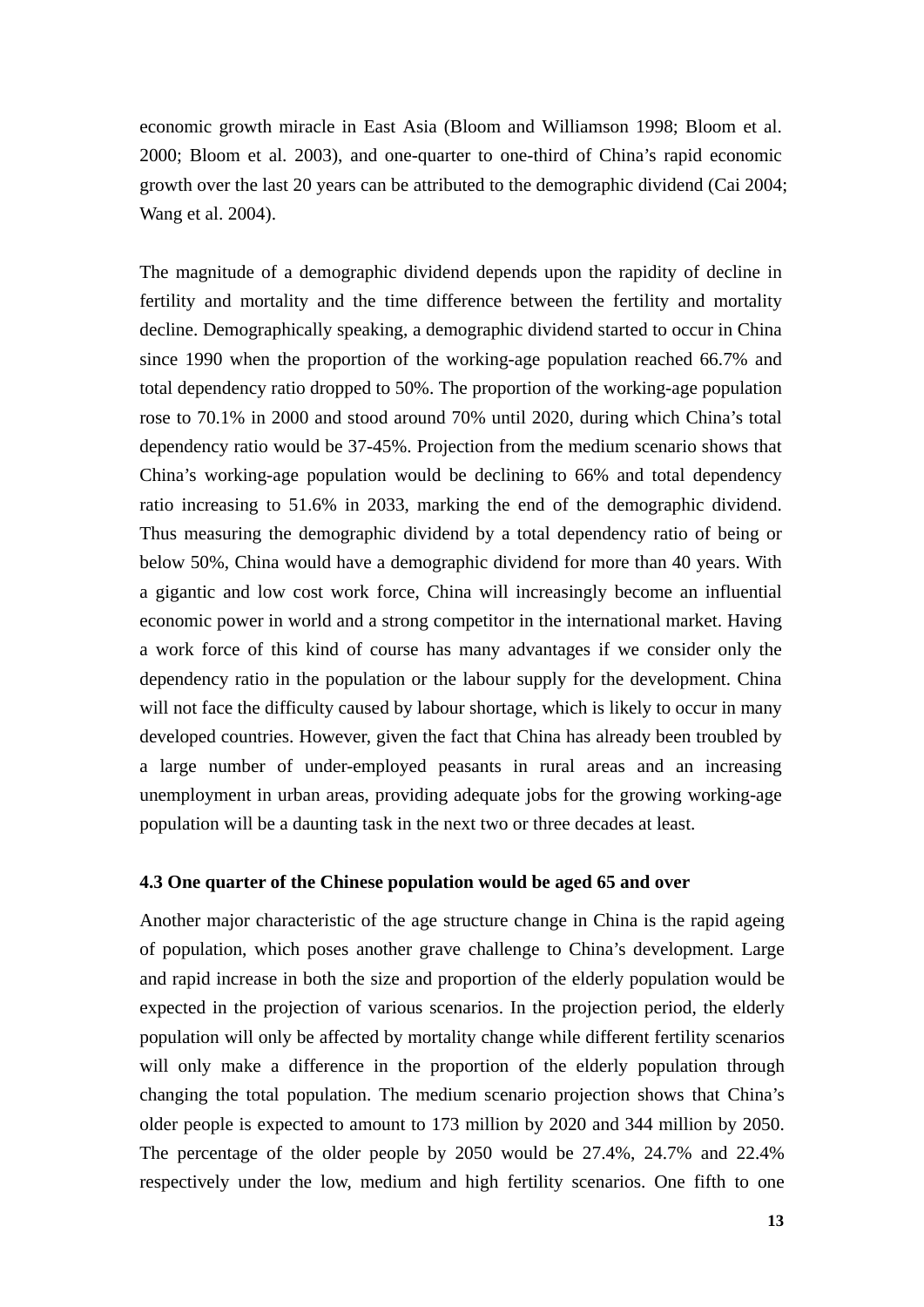quarter of the Chinese population would be aged 65 and over after 2035.

Figure 14 presents development in population ageing in China. A slow pace of ageing is expected before 2015, with the percentage of the older people rising from 7.8% in 2005 to 9.8% in 2015. That is followed by a very rapid ageing during 2015 to 2035 in which the percentage of the older people would more than double, reaching 20% or over; that means the percentage would increase by one point in every two years.

Since the end of the projection period is 2050 while the older people are defined to be those aged 65 and over, fertility change in the projection period will not have any impact on the size of the elderly population. Mortality and migration change will affect the quantity and structure of the elderly population. Because we have only one mortality scenario and international net migration is assumed to be zero, the quantity and trend of the elderly population in different fertility scenarios are exactly the same. A continuous increase in the elderly population is expected throughout the entire projection period. The elderly population is estimated to be 102 million in 2005, which would increase to 173 million in 2020, and a double of that by 2050. The elderly population is expected to exceed 200 million in 2026 and 300 in 2036. The time needed for a 100 million increase in the elderly population is shortest, which is only 10 years, for the elderly population rises from 200 million to 300 million. This period has the fastest growing elderly population just because the largest baby boomers of the 1960s are becoming old, and the ageing pace will slow down as these cohorts are waning out.

Corresponding to the rise of size and proportion of the elderly population, China's child population will decline in both absolute and relative terms. The child population will be reduced from 267 million in 2005 to 232 million in 2029 with the corresponding decline of its percentage from 20.4% to 16.1%. The child population would then level off at 210-220 million with the percentage of 15% after 2030. The year of 2029 would be a turning point in China's age structure transition, at which the elderly population would exceed the child population, and China would become truly an aged society.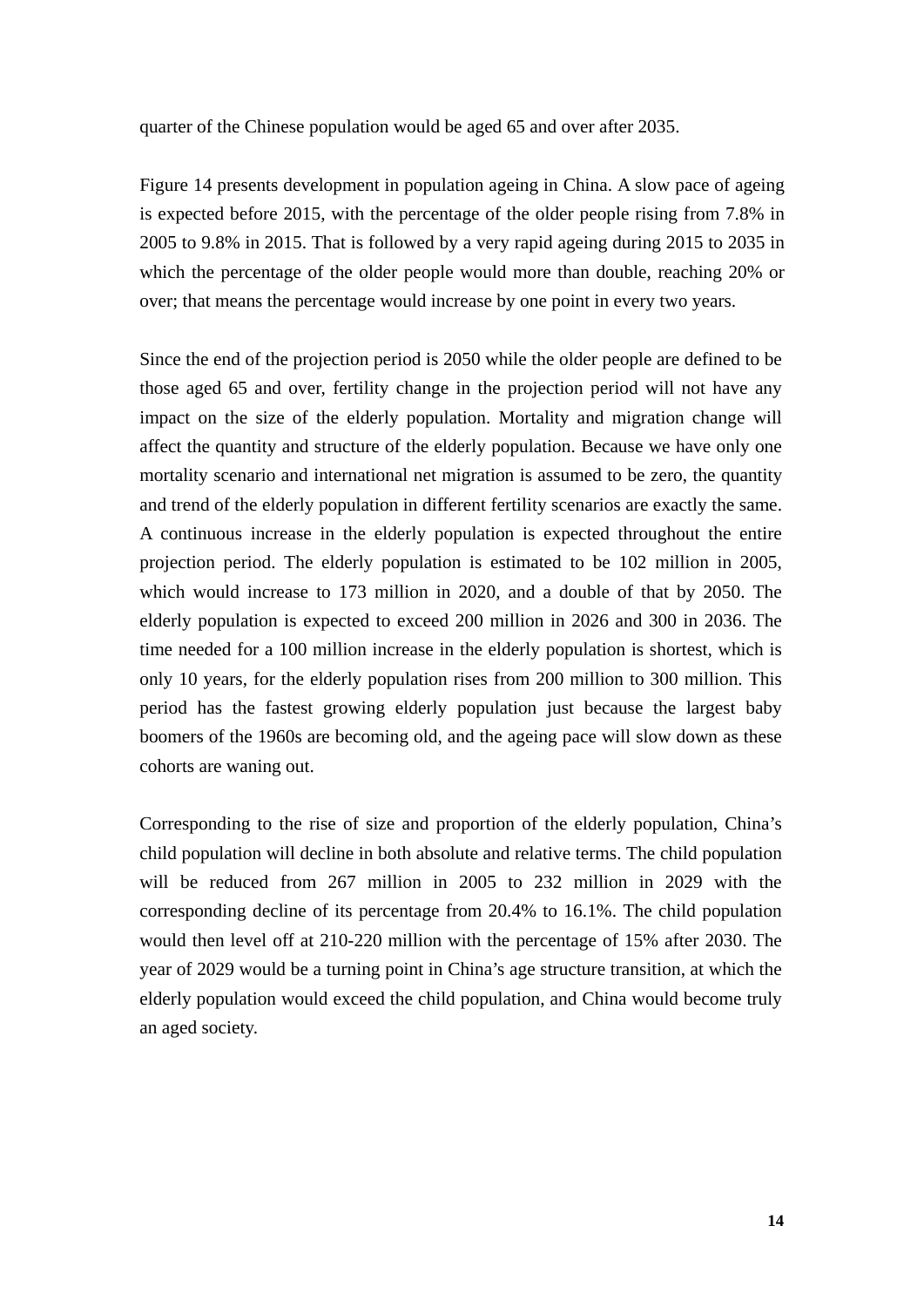

#### Figure 10 China's population age pyramid (medium scenario), 2005

Figure 11 China's population age pyramid (medium scenario), 2020



Figure 12 China's population age pyramid (medium scenario), 2035



Source: Projection results, see Appendix Table 3.

Figure 13 China's population age pyramid (medium scenario), 2050

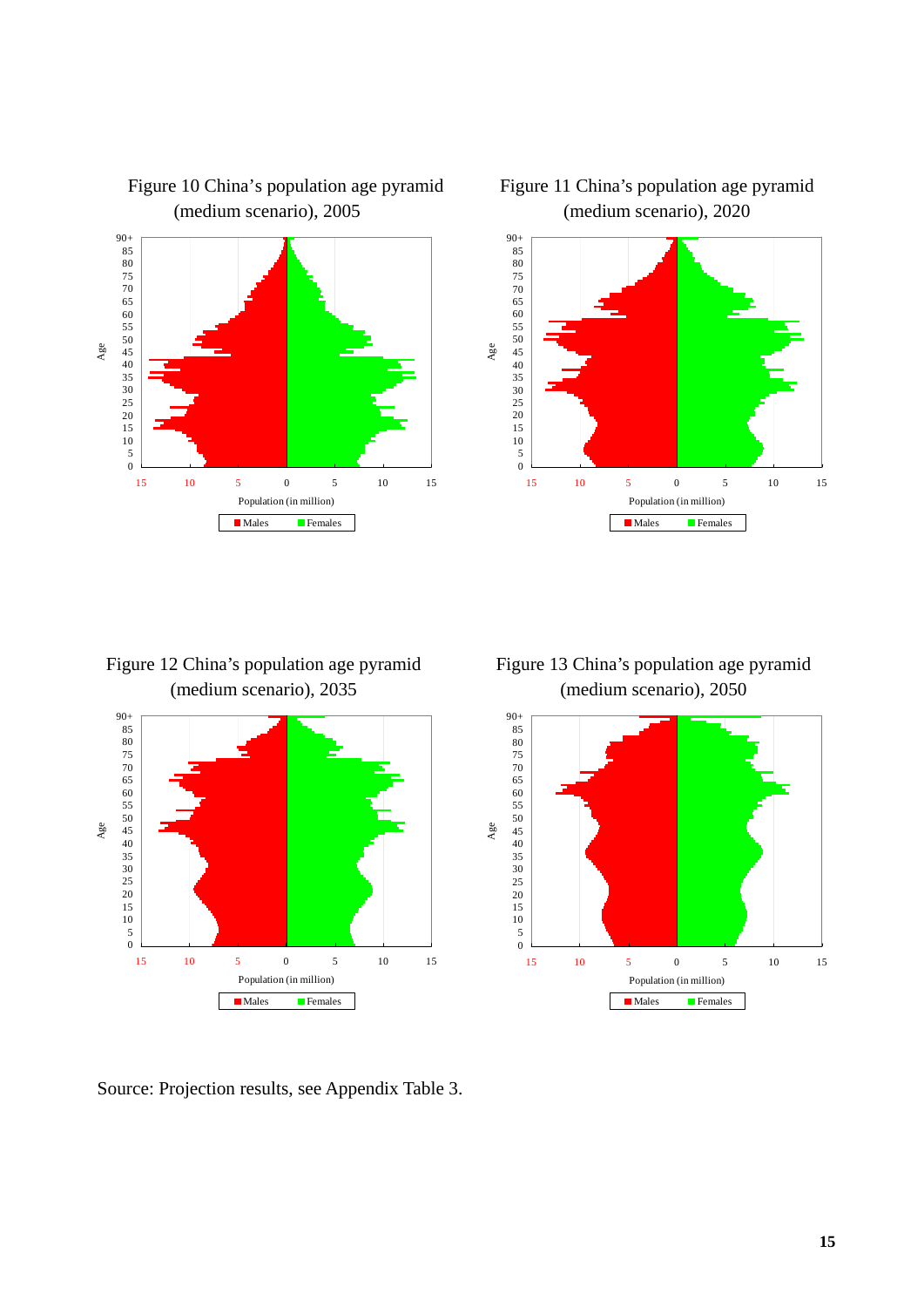

Figure 14 Population ageing in China, 2005-2050

Source: Projection results, see Appendix Tables 1 and 2.

# **4.4 Rise of total dependency ratio will be driven completely by rise of the old dependency ratio**

In demographic terms, the child and elderly populations are regarded as dependent people, and its ratio to the working-age population presents the overall dependency burden in a society. Thus changes in the total dependency ratio and its composition have important social and economic implications. As mentioned earlier, the demographic dividend defined by total dependency ratio is an important change in China's population, and have already had and will continue having great impact on social and economic development in China. Changes in dependency ratios from 2005 to 2050 are presented in Figure 15.

An initial decline followed rapidly by sustained increase is observed in the dependency ratios. The total dependency ratio would stand below 50% by 2034, 2032 and 2028 respectively in the low, medium and high fertility scenarios, which produces the least dependency burden upon the working-age population and has been described to be the demographic dividend. Rise of total dependency ratio will be driven completely by rise of the old dependency ratio after 2015. The total dependency ratio would be below the present level before 2015, which would exceed 50% in 2032, 60% in 2040, and 66% in 2050.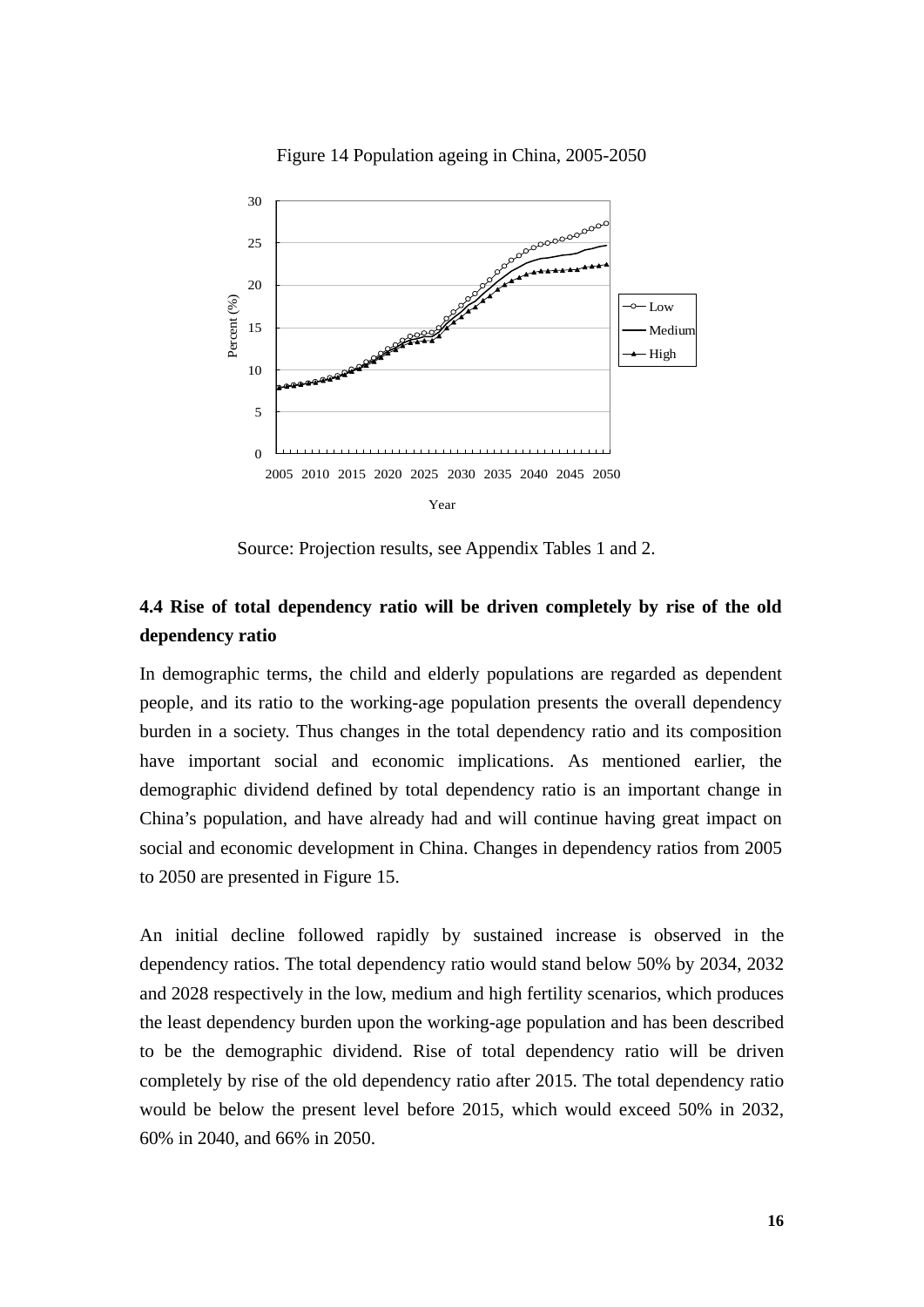Figure 15 Trends in population dependency ratios in China (medium scenario), 2005-2050



Source: Projection results, see Appendix Table 2.

The initial decline in the total dependency ratio is a result of reduction in the child dependency ratio driven by declining proportion of the child population, while the sheer rise of total dependency ratio afterwards will be driven completely by rise of the old dependency ratio. The old dependency ratio is expected to exceed the child dependency ratio in 2027, 2029 and 2032 respectively in low, medium and high fertility scenarios, marking a transition of support from the child to the elderly population. Projection results show that China's old dependency ratio would double during 2005-2028, from 10.8% in 2005 to 22.6% in medium scenario, 22.8% in low scenario and 22.3% in high scenario. The child dependency ratio would be flattening out after 2015, and rise of old dependency ratio would completely determine the rise of the dependency burden of the working-age population.

#### **References**

- Bloom, D. and J. Williamson. 1998. Demographic Transitions and Economic Miracles in Emerging Asia. *World Bank Economic Review* 12(3): 419–456.
- Bloom, D., D. Canning, and J. Sevilla. 2003. The Demographic Dividend: A New Perspective on the Economic Consequences of Population Change. *Population Matters Series*. Rand.
- Bloom, D., D. Canning, and P. Malaney. 2000. Demographic Change and Economic Growth in Asia. *Population and Development Review* 26 (Suppl.): 257–290.
- Brass, William and Ansley J. Coale. 1968. Chapter 3 Methods of Analysis and Estimation. In W. Brass and others. *The Demography of Tropical Africa.*  Princeton University Press.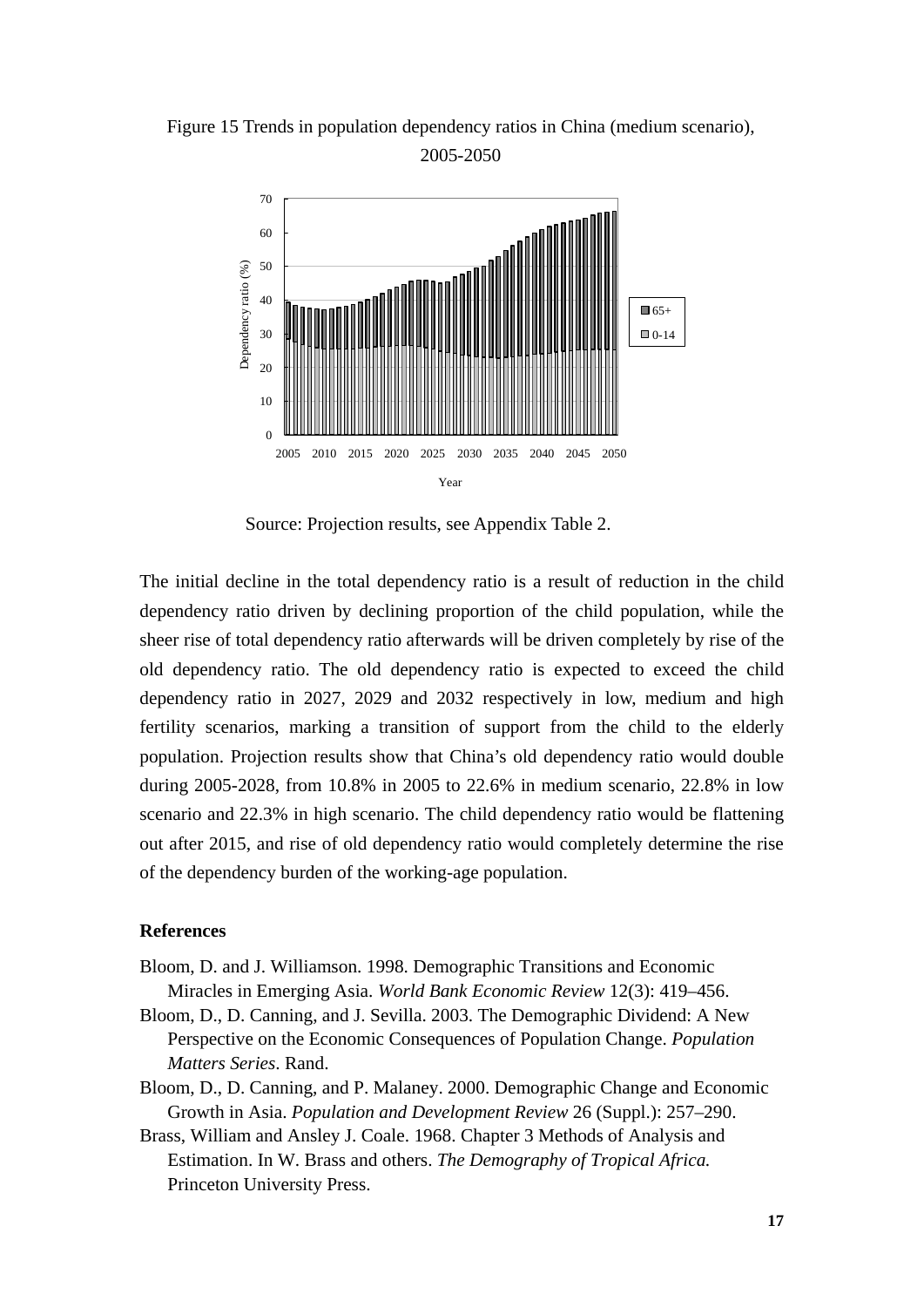- Brass, William. 1971. On the scale of mortality. In W. Brass (ed.). *Biological Aspects of Demography.* London: Taylor and Francis.
- Cai Fang. 2004. Demographic Transition, Population Dividend, and Sustainability of Economic Growth. *Population Research* 28(2):2-9.
- Cui Hongyan. 2008. *Evaluation of the Data Quality of 2005 National One-percent Population Sample Survey*. Paper presented at the 2008 Annual Meeting of China Population Association, 21-23 August 2008, Xi'an City, Shaanxi Province.

Coale, Ansley J. and Paul Demeny. 1966. *Regional Model Life Tables and Stable Populations*. Princeton University Press.

- Guo Zhigang, Zhang Erli, Gu Baochang and Wang Feng. 2003. Policy Fertility and Diversity of Fertility Policies in China. *Population Research* (in Chinese) 5: 1-5.
- Guo Zhigang. 2004. Research and Discussion on China's Fertility Level in the 1990s. *Population Research* 28(2):10-19
- Hinde, Andrew. 1998. *Demographic Methods*. Oxford University Press.
- Ma Yingtong. 2005. Too Low Fertility Is Unbelievable. Market and Demographic Analysis 11(6):27-28.
- National Bureau of Statistics (NBS). 2002. *China 2000 Population Census Tabulations.* China Statistical Publishing House.
- National Bureau of Statistics (NBS). 2007. *2005 National One-percent Population Sample Survey Tabulations.* China Statistical Publishing House.
- O'Neill, Brian C., Deborah Balk, Melanie Brickman, and Markos Ezra. 2001. A Guide to Global Population Projections. *Demographic Research* 4(8):203-288. www.demographic-research.org/Volumes/Vol4/8/
- Rowland, Donald T.. 2003. *Demographic Methods and Concepts*. Oxford University Press.
- The Project Group on National Population Development Strategies. 2007. *China National Population Development Strategies.* China Population Publishing House.
- United Nations. 1981. *Model Life Tables for Developing Countries*. United Nations publication. Sales No. E.81.XIII.7.
- United Nations. 1983. Chapter 1 Demographic Models. In United Nations. *Manual X: Indirect Techniques for Demographic Estimation.* United Nations publication, Sales No. E.83.XIII.2.
- United Nations. 2006. Department of Economic and Social Affairs/Population Division. *World Population Prospects: The 2004 Revision, Volume III: Analytical Report.*
- Wang Dewen, Cai Fang and Zhang Xuehui. 2004. Saving and Growth Effects of Demographic Transition: the Population Factor in the Sustainability of China's Economic Growth. *Population Research* 28(5):2-11.
- Yu Xuejun. 2002. Estimation of Size and Structure of Chinese Population by the Fifth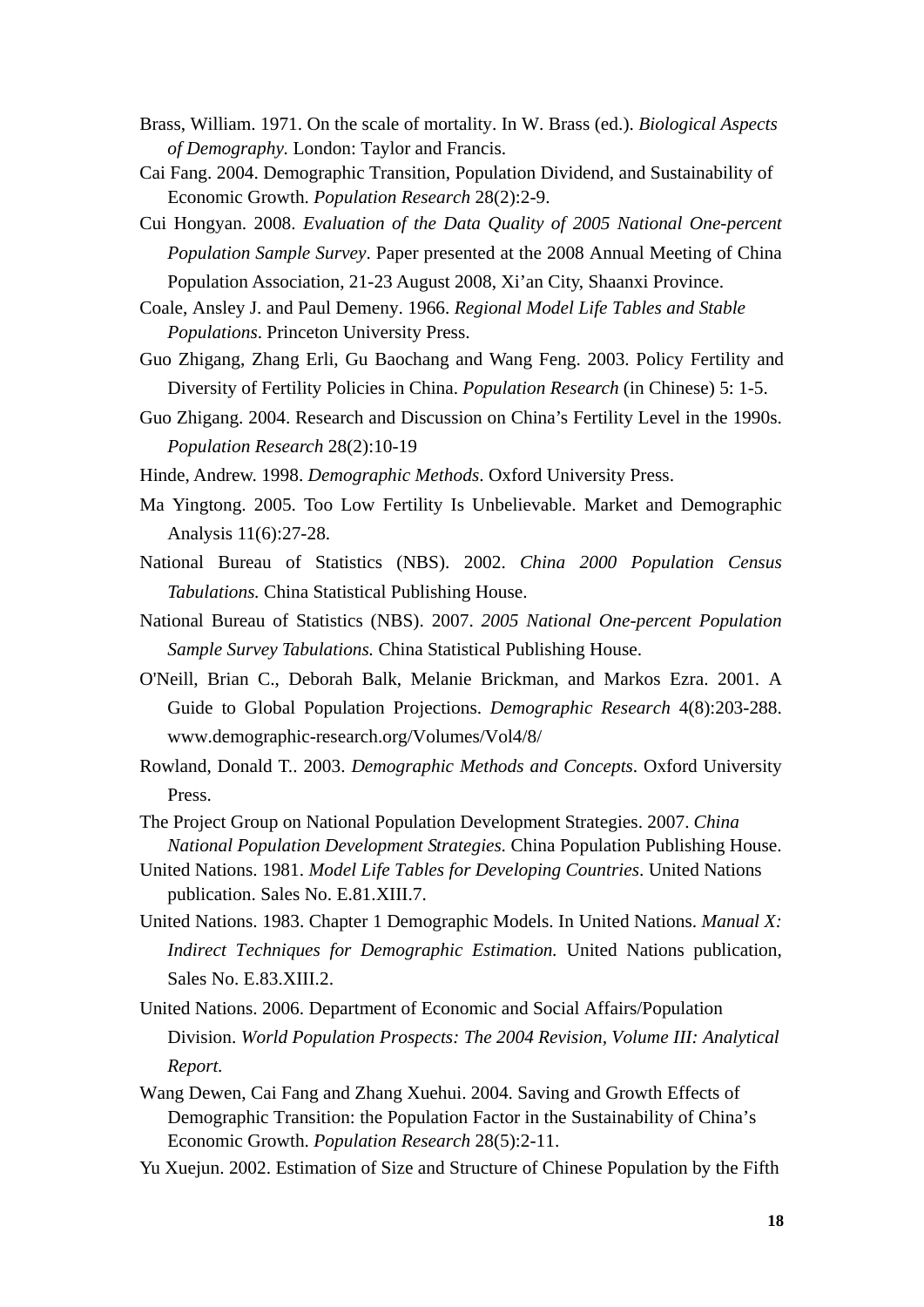National Census. *Population Research* 26(3):9-15

- Zhai Zhenwu and Chen Wei. 2007. Chinese Fertility in the 1990s. *Population Research* 31(1):19-32.
- Zhang Guangyu and Zhao Zhongwei. 2006. Reexamining China's Fertility Puzzle: Data Collection and Quality over the Last Two Decades. *Population and Development Review* 32(2): 293–321.
- Zhang Weimin and Cui Hongyan. 2003. Estimation of Accuracy of the 2000 Population Census. *Population Research* 27(4):25-35

# Appendix Table 1 Trends in China's population under different scenarios, 2005-2050 (population in 100 million)

|      | Total population |        |       |      | Population aged 0-14 |      |       | Population aged 15-64 |       |            |  |
|------|------------------|--------|-------|------|----------------------|------|-------|-----------------------|-------|------------|--|
|      | Low              | Medium | High  | Low  | Medium               | High | Low   | Medium                | High  | aged $65+$ |  |
| 2005 | 13.08            | 13.08  | 13.08 | 2.67 | 2.67                 | 2.67 | 9.39  | 9.39                  | 9.39  | 1.02       |  |
| 2006 | 13.15            | 13.15  | 13.16 | 2.61 | 2.61                 | 2.61 | 9.50  | 9.50                  | 9.50  | 1.04       |  |
| 2007 | 13.22            | 13.23  | 13.24 | 2.56 | 2.57                 | 2.58 | 9.60  | 9.60                  | 9.60  | 1.07       |  |
| 2008 | 13.29            | 13.31  | 13.33 | 2.52 | 2.54                 | 2.56 | 9.68  | 9.68                  | 9.68  | 1.09       |  |
| 2009 | 13.36            | 13.39  | 13.42 | 2.49 | 2.52                 | 2.55 | 9.75  | 9.75                  | 9.75  | 1.12       |  |
| 2010 | 13.44            | 13.48  | 13.53 | 2.46 | 2.51                 | 2.55 | 9.83  | 9.83                  | 9.83  | 1.14       |  |
| 2011 | 13.51            | 13.57  | 13.63 | 2.45 | 2.51                 | 2.57 | 9.88  | 9.88                  | 9.88  | 1.18       |  |
| 2012 | 13.57            | 13.66  | 13.75 | 2.43 | 2.52                 | 2.61 | 9.92  | 9.92                  | 9.92  | 1.22       |  |
| 2013 | 13.64            | 13.75  | 13.86 | 2.42 | 2.53                 | 2.65 | 9.96  | 9.96                  | 9.96  | 1.26       |  |
| 2014 | 13.70            | 13.84  | 13.98 | 2.41 | 2.55                 | 2.69 | 9.98  | 9.98                  | 9.98  | 1.31       |  |
| 2015 | 13.75            | 13.92  | 14.09 | 2.39 | 2.56                 | 2.73 | 10.00 | 10.00                 | 10.00 | 1.37       |  |
| 2016 | 13.80            | 14.00  | 14.20 | 2.37 | 2.57                 | 2.77 | 10.00 | 10.00                 | 10.00 | 1.42       |  |
| 2017 | 13.84            | 14.07  | 14.29 | 2.36 | 2.59                 | 2.82 | 9.98  | 9.98                  | 9.98  | 1.50       |  |
| 2018 | 13.87            | 14.13  | 14.39 | 2.34 | 2.60                 | 2.86 | 9.96  | 9.96                  | 9.96  | 1.57       |  |
| 2019 | 13.90            | 14.18  | 14.47 | 2.32 | 2.61                 | 2.89 | 9.93  | 9.93                  | 9.93  | 1.65       |  |
| 2020 | 13.92            | 14.23  | 14.54 | 2.30 | 2.61                 | 2.92 | 9.90  | 9.90                  | 9.90  | 1.73       |  |
| 2021 | 13.94            | 14.28  | 14.61 | 2.27 | 2.60                 | 2.94 | 9.87  | 9.88                  | 9.88  | 1.80       |  |
| 2022 | 13.95            | 14.31  | 14.68 | 2.24 | 2.59                 | 2.95 | 9.84  | 9.85                  | 9.86  | 1.87       |  |
| 2023 | 13.96            | 14.35  | 14.73 | 2.20 | 2.57                 | 2.94 | 9.82  | 9.84                  | 9.86  | 1.93       |  |
| 2024 | 13.96            | 14.37  | 14.78 | 2.16 | 2.55                 | 2.93 | 9.84  | 9.87                  | 9.90  | 1.96       |  |
| 2025 | 13.96            | 14.39  | 14.83 | 2.12 | 2.51                 | 2.90 | 9.85  | 9.89                  | 9.93  | 1.99       |  |
| 2026 | 13.95            | 14.41  | 14.86 | 2.07 | 2.47                 | 2.86 | 9.88  | 9.94                  | 10.01 | 2.00       |  |
| 2027 | 13.94            | 14.42  | 14.90 | 2.02 | 2.42                 | 2.81 | 9.83  | 9.92                  | 10.00 | 2.08       |  |
| 2028 | 13.92            | 14.42  | 14.93 | 1.98 | 2.37                 | 2.76 | 9.72  | 9.83                  | 9.94  | 2.22       |  |
| 2029 | 13.90            | 14.43  | 14.96 | 1.93 | 2.32                 | 2.71 | 9.64  | 9.78                  | 9.92  | 2.33       |  |
| 2030 | 13.87            | 14.43  | 14.98 | 1.89 | 2.27                 | 2.66 | 9.55  | 9.72                  | 9.89  | 2.43       |  |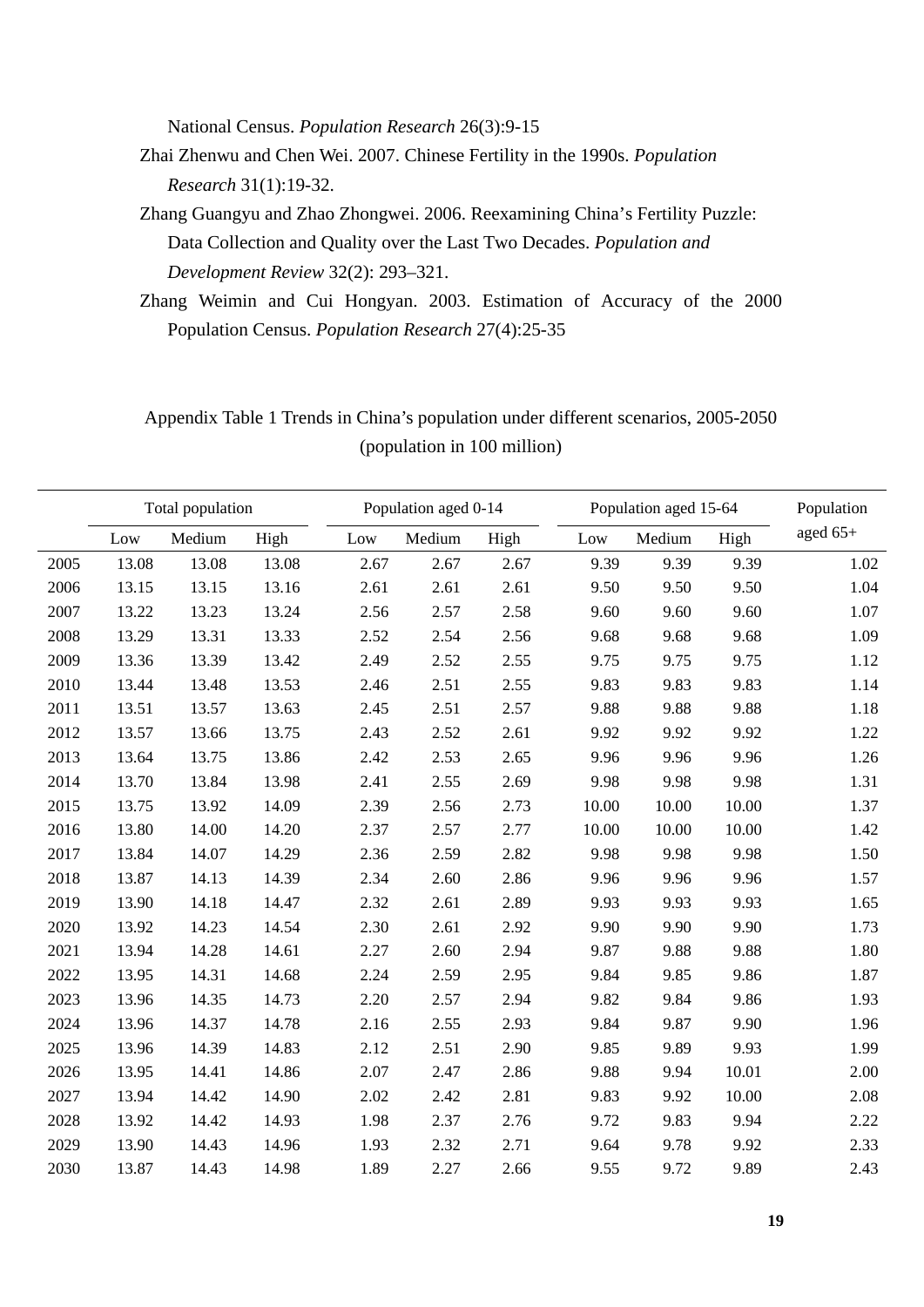| 2031 | 13.85 | 14.43 | 15.01 | 1.85 | 2.23 | 2.62 | 9.46 | 9.66 | 9.85 | 2.54 |
|------|-------|-------|-------|------|------|------|------|------|------|------|
| 2032 | 13.82 | 14.43 | 15.04 | 1.82 | 2.20 | 2.59 | 9.39 | 9.61 | 9.84 | 2.61 |
| 2033 | 13.79 | 14.42 | 15.07 | 1.79 | 2.17 | 2.56 | 9.26 | 9.52 | 9.77 | 2.73 |
| 2034 | 13.75 | 14.42 | 15.10 | 1.77 | 2.15 | 2.55 | 9.15 | 9.44 | 9.72 | 2.83 |
| 2035 | 13.71 | 14.42 | 15.13 | 1.74 | 2.14 | 2.55 | 9.02 | 9.33 | 9.64 | 2.95 |
| 2036 | 13.67 | 14.41 | 15.17 | 1.73 | 2.13 | 2.56 | 8.91 | 9.24 | 9.58 | 3.04 |
| 2037 | 13.62 | 14.40 | 15.21 | 1.71 | 2.13 | 2.57 | 8.79 | 9.15 | 9.51 | 3.12 |
| 2038 | 13.57 | 14.39 | 15.24 | 1.70 | 2.13 | 2.60 | 8.69 | 9.07 | 9.46 | 3.19 |
| 2039 | 13.52 | 14.38 | 15.27 | 1.69 | 2.14 | 2.63 | 8.59 | 9.00 | 9.40 | 3.25 |
| 2040 | 13.46 | 14.36 | 15.31 | 1.68 | 2.14 | 2.66 | 8.50 | 8.93 | 9.36 | 3.29 |
| 2041 | 13.40 | 14.34 | 15.33 | 1.66 | 2.15 | 2.69 | 8.41 | 8.87 | 9.32 | 3.32 |
| 2042 | 13.33 | 14.31 | 15.36 | 1.65 | 2.16 | 2.73 | 8.35 | 8.83 | 9.31 | 3.33 |
| 2043 | 13.26 | 14.28 | 15.37 | 1.64 | 2.17 | 2.76 | 8.28 | 8.78 | 9.28 | 3.34 |
| 2044 | 13.18 | 14.25 | 15.39 | 1.63 | 2.17 | 2.79 | 8.20 | 8.73 | 9.25 | 3.35 |
| 2045 | 13.10 | 14.21 | 15.39 | 1.61 | 2.17 | 2.81 | 8.13 | 8.68 | 9.23 | 3.35 |
| 2046 | 13.01 | 14.16 | 15.40 | 1.60 | 2.17 | 2.82 | 8.05 | 8.63 | 9.21 | 3.36 |
| 2047 | 12.92 | 14.11 | 15.39 | 1.58 | 2.16 | 2.83 | 7.94 | 8.54 | 9.15 | 3.41 |
| 2048 | 12.83 | 14.05 | 15.38 | 1.55 | 2.15 | 2.83 | 7.85 | 8.49 | 9.13 | 3.42 |
| 2049 | 12.73 | 13.99 | 15.37 | 1.53 | 2.13 | 2.83 | 7.77 | 8.43 | 9.11 | 3.43 |
| 2050 | 12.63 | 13.93 | 15.35 | 1.50 | 2.11 | 2.81 | 7.68 | 8.38 | 9.10 | 3.44 |

# Appendix Table 2 Trends in China's population under the medium fertility scenario, 2005-2050 (population in million)

|      |        | Percentage $(\%)$ |       |          | Dependency ratio (%) |       |            |            | Women  |               |  |
|------|--------|-------------------|-------|----------|----------------------|-------|------------|------------|--------|---------------|--|
|      |        |                   |       |          |                      |       | Population | Population | aged   | <b>Births</b> |  |
|      | $0-14$ | 15-64             | $65+$ | $0 - 14$ | $65+$                | Total | $60+$      | $80+$      | 20-29  |               |  |
| 2005 | 20.40  | 71.82             | 7.78  | 28.40    | 10.83                | 39.23 | 145.26     | 15.34      | 95.70  | 16.49         |  |
| 2006 | 19.83  | 72.23             | 7.94  | 27.45    | 10.99                | 38.44 | 149.38     | 16.02      | 96.74  | 16.68         |  |
| 2007 | 19.40  | 72.53             | 8.07  | 26.75    | 11.12                | 37.88 | 154.10     | 16.82      | 100.49 | 16.98         |  |
| 2008 | 19.07  | 72.75             | 8.18  | 26.21    | 11.24                | 37.45 | 158.92     | 17.85      | 102.90 | 17.38         |  |
| 2009 | 18.85  | 72.82             | 8.33  | 25.88    | 11.44                | 37.32 | 165.22     | 18.46      | 105.47 | 17.86         |  |
| 2010 | 18.61  | 72.91             | 8.48  | 25.53    | 11.63                | 37.16 | 172.02     | 19.69      | 108.70 | 18.38         |  |
| 2011 | 18.50  | 72.83             | 8.67  | 25.40    | 11.90                | 37.30 | 178.32     | 20.29      | 109.76 | 18.85         |  |
| 2012 | 18.45  | 72.65             | 8.90  | 25.40    | 12.25                | 37.64 | 186.99     | 21.12      | 108.15 | 19.16         |  |
| 2013 | 18.42  | 72.44             | 9.13  | 25.43    | 12.60                | 38.04 | 194.97     | 22.26      | 107.66 | 19.26         |  |
| 2014 | 18.40  | 72.14             | 9.46  | 25.50    | 13.12                | 38.61 | 204.33     | 23.09      | 106.65 | 19.16         |  |
| 2015 | 18.36  | 71.81             | 9.83  | 25.57    | 13.68                | 39.26 | 213.52     | 24.06      | 106.03 | 18.90         |  |
| 2016 | 18.38  | 71.47             | 10.16 | 25.71    | 14.21                | 39.93 | 221.33     | 25.09      | 103.49 | 18.42         |  |
| 2017 | 18.39  | 70.96             | 10.65 | 25.92    | 15.00                | 40.92 | 230.40     | 25.89      | 99.14  | 17.91         |  |
| 2018 | 18.40  | 70.51             | 11.09 | 26.10    | 15.73                | 41.83 | 237.52     | 26.79      | 95.53  | 17.41         |  |
| 2019 | 18.39  | 69.99             | 11.62 | 26.27    | 16.61                | 42.88 | 240.71     | 27.07      | 91.78  | 16.92         |  |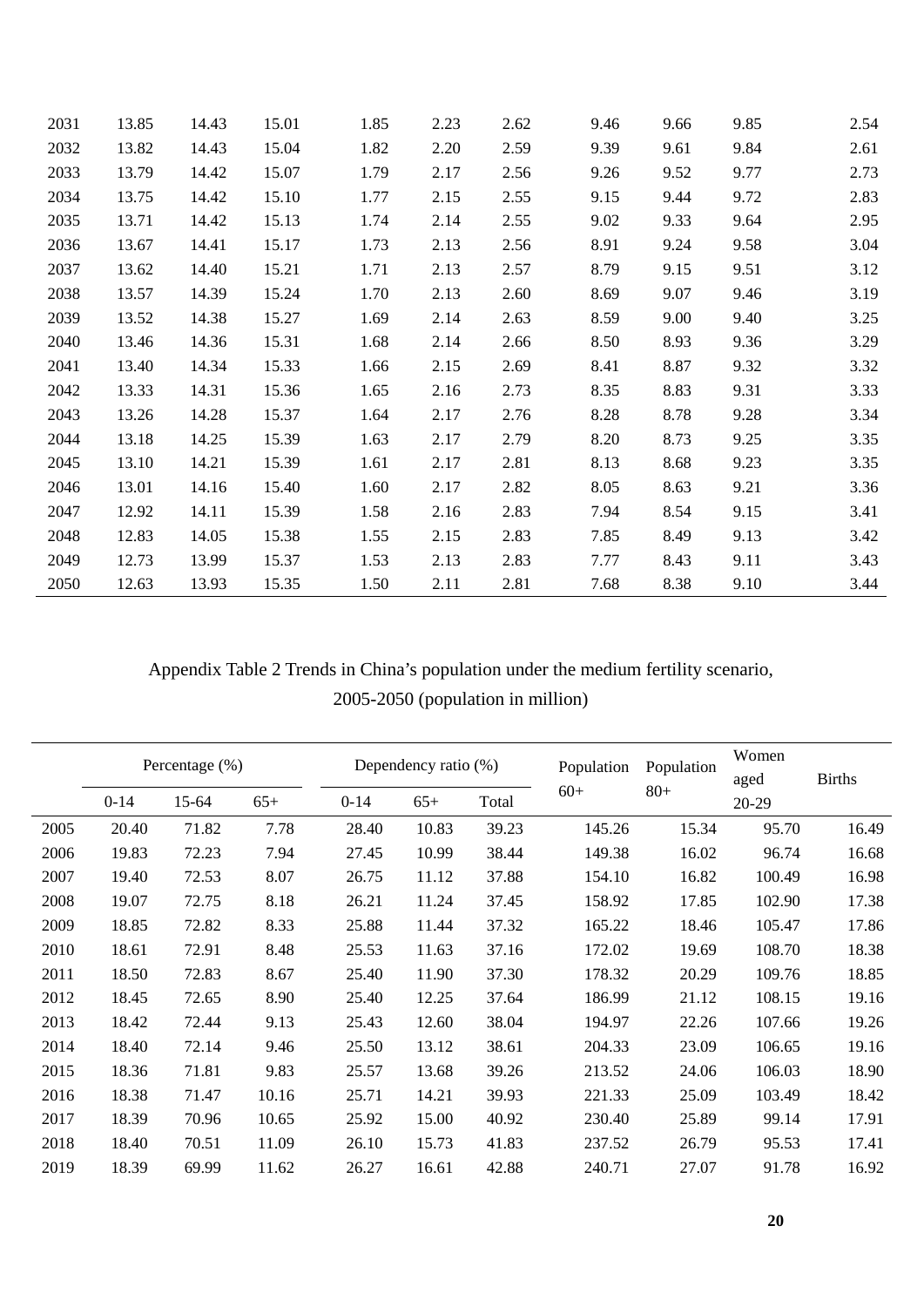| 2020 | 18.33 | 69.52 | 12.15 | 26.37 | 17.47 | 43.84 | 245.18 | 28.03  | 87.68 | 16.47 |
|------|-------|-------|-------|-------|-------|-------|--------|--------|-------|-------|
| 2021 | 18.24 | 69.18 | 12.58 | 26.37 | 18.19 | 44.55 | 246.49 | 28.76  | 84.96 | 16.04 |
| 2022 | 18.11 | 68.79 | 13.10 | 26.33 | 19.04 | 45.36 | 256.25 | 29.38  | 82.81 | 15.63 |
| 2023 | 17.94 | 68.58 | 13.48 | 26.16 | 19.66 | 45.82 | 272.06 | 29.89  | 80.89 | 15.23 |
| 2024 | 17.71 | 68.67 | 13.62 | 25.79 | 19.83 | 45.62 | 284.18 | 30.77  | 79.47 | 14.87 |
| 2025 | 17.44 | 68.72 | 13.84 | 25.38 | 20.13 | 45.51 | 296.60 | 31.73  | 77.80 | 14.55 |
| 2026 | 17.12 | 69.02 | 13.85 | 24.81 | 20.07 | 44.88 | 308.73 | 33.00  | 76.87 | 14.29 |
| 2027 | 16.78 | 68.80 | 14.42 | 24.39 | 20.97 | 45.36 | 317.75 | 34.58  | 76.46 | 14.10 |
| 2028 | 16.43 | 68.18 | 15.39 | 24.09 | 22.58 | 46.67 | 331.90 | 36.19  | 76.39 | 13.98 |
| 2029 | 16.08 | 67.80 | 16.12 | 23.72 | 23.78 | 47.50 | 343.27 | 38.56  | 76.50 | 13.95 |
| 2030 | 15.76 | 67.37 | 16.87 | 23.39 | 25.03 | 48.42 | 357.02 | 41.13  | 76.89 | 14.01 |
| 2031 | 15.48 | 66.93 | 17.59 | 23.13 | 26.28 | 49.41 | 367.83 | 43.36  | 78.04 | 14.14 |
| 2032 | 15.25 | 66.65 | 18.11 | 22.88 | 27.17 | 50.05 | 377.97 | 46.79  | 79.51 | 14.32 |
| 2033 | 15.07 | 65.98 | 18.96 | 22.84 | 28.73 | 51.57 | 386.69 | 49.69  | 81.19 | 14.54 |
| 2034 | 14.93 | 65.45 | 19.62 | 22.82 | 29.98 | 52.80 | 394.36 | 53.22  | 82.80 | 14.78 |
| 2035 | 14.85 | 64.71 | 20.44 | 22.94 | 31.59 | 54.53 | 400.08 | 56.50  | 84.18 | 14.99 |
| 2036 | 14.80 | 64.13 | 21.07 | 23.08 | 32.85 | 55.92 | 404.86 | 58.86  | 85.22 | 15.17 |
| 2037 | 14.79 | 63.56 | 21.65 | 23.27 | 34.06 | 57.33 | 406.99 | 61.82  | 85.84 | 15.28 |
| 2038 | 14.82 | 63.04 | 22.14 | 23.50 | 35.12 | 58.62 | 409.67 | 63.55  | 86.02 | 15.32 |
| 2039 | 14.87 | 62.56 | 22.57 | 23.76 | 36.08 | 59.84 | 412.20 | 63.02  | 85.70 | 15.28 |
| 2040 | 14.93 | 62.19 | 22.88 | 24.01 | 36.80 | 60.81 | 414.10 | 63.32  | 84.89 | 15.17 |
| 2041 | 15.01 | 61.85 | 23.14 | 24.27 | 37.41 | 61.68 | 416.49 | 61.89  | 83.64 | 15.01 |
| 2042 | 15.09 | 61.68 | 23.23 | 24.47 | 37.67 | 62.13 | 422.23 | 65.51  | 82.06 | 14.80 |
| 2043 | 15.17 | 61.46 | 23.37 | 24.68 | 38.02 | 62.70 | 424.55 | 72.58  | 80.24 | 14.56 |
| 2044 | 15.24 | 61.26 | 23.50 | 24.87 | 38.37 | 63.24 | 426.82 | 77.26  | 78.29 | 14.29 |
| 2045 | 15.28 | 61.11 | 23.61 | 25.01 | 38.64 | 63.65 | 428.96 | 81.99  | 76.32 | 14.01 |
| 2046 | 15.31 | 60.93 | 23.76 | 25.13 | 38.99 | 64.12 | 433.40 | 86.43  | 74.44 | 13.72 |
| 2047 | 15.31 | 60.54 | 24.15 | 25.29 | 39.89 | 65.18 | 440.45 | 88.90  | 72.71 | 13.44 |
| 2048 | 15.28 | 60.40 | 24.32 | 25.30 | 40.27 | 65.57 | 445.71 | 94.46  | 71.16 | 13.17 |
| 2049 | 15.22 | 60.27 | 24.51 | 25.25 | 40.66 | 65.91 | 451.29 | 98.20  | 69.81 | 12.92 |
| 2050 | 15.13 | 60.17 | 24.69 | 25.15 | 41.04 | 66.18 | 457.63 | 103.30 | 68.71 | 12.70 |

# Appendix Table 3 Age-sex distribution of China's population under the medium fertility scenario, 2005, 2020, 2035 and 2050 (in million)

|   | 2000 |        | 2005 |        | 2020 |        |      | 2035   |      | 2050   |  |
|---|------|--------|------|--------|------|--------|------|--------|------|--------|--|
|   | Male | Female | Male | Female | Male | Female | Male | Female | Male | Female |  |
| 0 | 9.21 | 8.31   | 8.53 | 7.57   | 8.36 | 7.81   | 7.65 | 7.15   | 6.50 | 6.07   |  |
|   | 9.25 | 8.20   | 8.31 | 7.38   | 8.53 | 7.96   | 7.49 | 7.00   | 6.58 | 6.15   |  |
| 2 | 9.29 | 8.10   | 8.26 | 7.34   | 8.75 | 8.17   | 7.36 | 6.88   | 6.70 | 6.26   |  |
| 3 | 9.32 | 8.21   | 8.42 | 7.49   | 8.99 | 8.40   | 7.24 | 6.77   | 6.83 | 6.39   |  |
| 4 | 9.61 | 8.55   | 8.61 | 7.66   | 9.24 | 8.62   | 7.14 | 6.67   | 6.97 | 6.52   |  |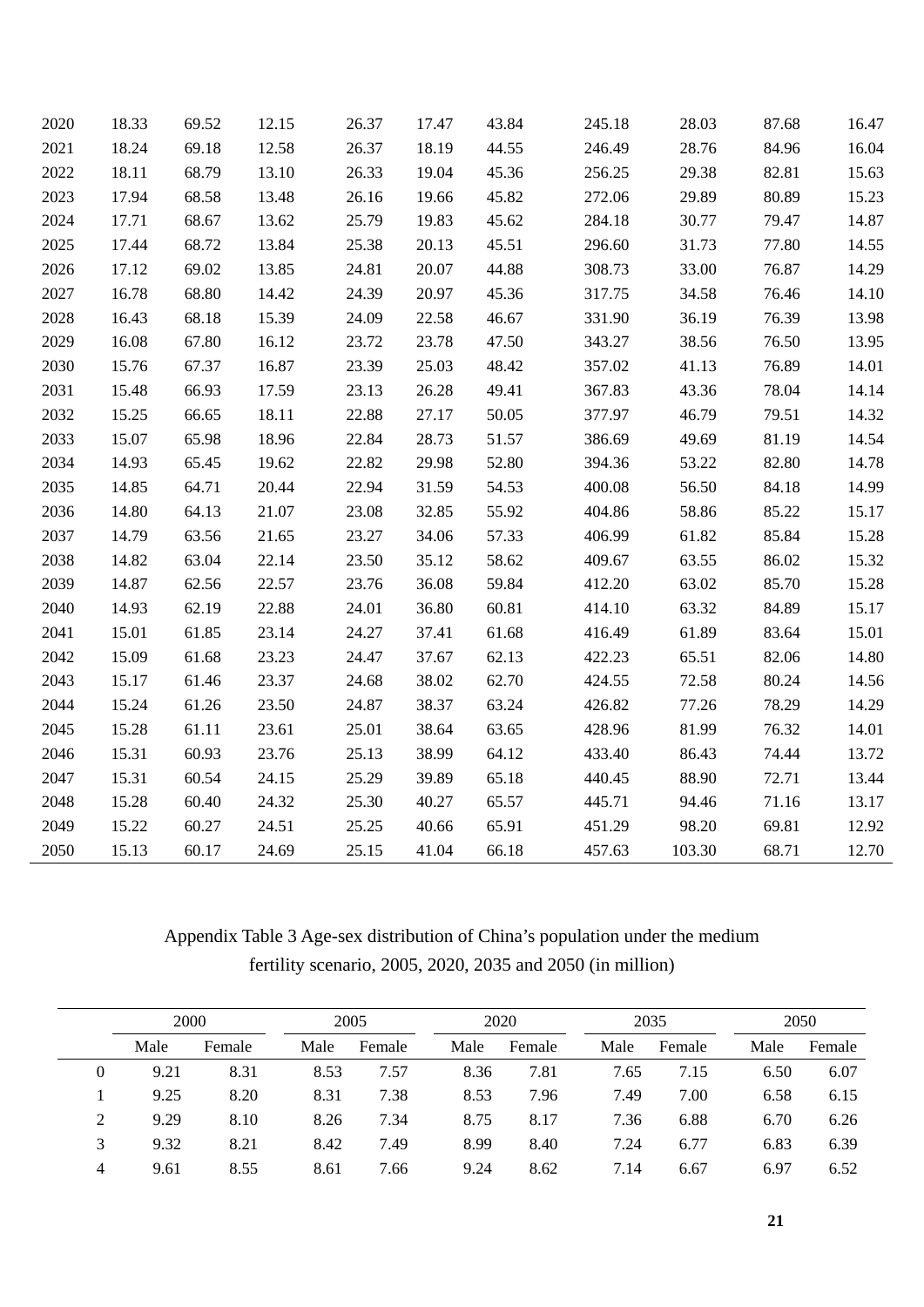| 5              | 10.16 | 9.16  | 9.06  | 8.17  | 9.47  | 8.84  | 7.07  | 6.61  | 7.11 | 6.65 |
|----------------|-------|-------|-------|-------|-------|-------|-------|-------|------|------|
| $6\,$          | 9.85  | 8.78  | 9.20  | 8.15  | 9.59  | 8.95  | 7.04  | 6.58  | 7.25 | 6.78 |
| $\tau$         | 10.37 | 9.25  | 9.25  | 8.06  | 9.63  | 8.99  | 7.04  | 6.58  | 7.38 | 6.90 |
| $8\,$          | 10.77 | 9.65  | 9.28  | 8.18  | 9.57  | 8.94  | 7.10  | 6.63  | 7.50 | 7.01 |
| $\overline{9}$ | 11.54 | 10.40 | 9.57  | 8.52  | 9.40  | 8.78  | 7.19  | 6.72  | 7.60 | 7.11 |
| 10             | 13.77 | 12.30 | 10.13 | 9.14  | 9.18  | 8.53  | 7.31  | 6.84  | 7.68 | 7.18 |
| 11             | 13.08 | 11.93 | 9.82  | 8.76  | 8.95  | 8.24  | 7.47  | 6.98  | 7.73 | 7.23 |
| 12             | 12.75 | 11.70 | 10.34 | 9.24  | 8.73  | 7.97  | 7.64  | 7.15  | 7.74 | 7.24 |
| 13             | 13.58 | 12.56 | 10.74 | 9.63  | 8.56  | 7.75  | 7.83  | 7.33  | 7.72 | 7.22 |
| 14             | 11.99 | 11.07 | 11.51 | 10.38 | 8.44  | 7.57  | 8.03  | 7.51  | 7.66 | 7.16 |
| 15             | 10.57 | 9.75  | 13.74 | 12.28 | 8.37  | 7.44  | 8.24  | 7.71  | 7.56 | 7.08 |
| 16             | 10.44 | 9.76  | 13.04 | 11.91 | 8.22  | 7.32  | 8.46  | 7.92  | 7.45 | 6.97 |
| 17             | 10.27 | 9.71  | 12.71 | 11.68 | 8.19  | 7.29  | 8.70  | 8.13  | 7.32 | 6.86 |
| 18             | 12.14 | 11.23 | 13.54 | 12.53 | 8.35  | 7.45  | 8.94  | 8.36  | 7.21 | 6.75 |
| 19             | 10.12 | 9.30  | 11.95 | 11.05 | 8.54  | 7.62  | 9.18  | 8.59  | 7.11 | 6.66 |
| 20             | 9.58  | 9.01  | 10.53 | 9.73  | 8.99  | 8.13  | 9.41  | 8.81  | 7.04 | 6.59 |
| 21             | 9.68  | 9.31  | 10.39 | 9.74  | 9.12  | 8.11  | 9.53  | 8.92  | 7.00 | 6.56 |
| 22             | 9.59  | 9.24  | 10.22 | 9.68  | 9.17  | 8.02  | 9.56  | 8.95  | 7.01 | 6.57 |
| 23             | 9.18  | 8.75  | 12.08 | 11.19 | 9.20  | 8.13  | 9.50  | 8.90  | 7.06 | 6.61 |
| 24             | 10.49 | 9.98  | 10.06 | 9.27  | 9.48  | 8.47  | 9.33  | 8.74  | 7.15 | 6.70 |
| 25             | 10.83 | 10.29 | 9.53  | 8.98  | 10.03 | 9.08  | 9.11  | 8.49  | 7.27 | 6.82 |
| 26             | 11.74 | 11.12 | 9.62  | 9.27  | 9.71  | 8.70  | 8.87  | 8.20  | 7.42 | 6.96 |
| 27             | 12.18 | 11.42 | 9.53  | 9.20  | 10.22 | 9.17  | 8.66  | 7.93  | 7.59 | 7.12 |
| 28             | 12.78 | 11.97 | 9.12  | 8.71  | 10.61 | 9.56  | 8.48  | 7.70  | 7.78 | 7.30 |
| 29             | 12.96 | 12.13 | 10.42 | 9.94  | 11.36 | 10.30 | 8.36  | 7.52  | 7.97 | 7.48 |
| 30             | 14.40 | 13.51 | 10.75 | 10.25 | 13.55 | 12.17 | 8.28  | 7.39  | 8.18 | 7.68 |
| 31             | 12.83 | 12.11 | 11.65 | 11.07 | 12.85 | 11.80 | 8.13  | 7.27  | 8.39 | 7.88 |
| 32             | 14.25 | 13.35 | 12.10 | 11.37 | 12.51 | 11.57 | 8.09  | 7.24  | 8.62 | 8.09 |
| 33             | 11.13 | 10.52 | 12.69 | 11.92 | 13.32 | 12.41 | 8.25  | 7.39  | 8.85 | 8.32 |
| 34             | 12.75 | 11.98 | 12.86 | 12.07 | 11.75 | 10.93 | 8.43  | 7.56  | 9.09 | 8.54 |
| 35             | 12.79 | 11.91 | 14.28 | 13.44 | 10.34 | 9.62  | 8.87  | 8.06  | 9.32 | 8.76 |
| 36             | 12.38 | 11.68 | 12.71 | 12.04 | 10.20 | 9.63  | 9.00  | 8.05  | 9.43 | 8.87 |
| 37             | 14.36 | 13.39 | 14.12 | 13.27 | 10.03 | 9.57  | 9.04  | 7.95  | 9.46 | 8.90 |
| 38             | 10.79 | 10.04 | 11.03 | 10.46 | 11.84 | 11.06 | 9.06  | 8.06  | 9.39 | 8.84 |
| 39             | 5.80  | 5.56  | 12.62 | 11.91 | 9.85  | 9.15  | 9.33  | 8.40  | 9.22 | 8.69 |
| 40             | 7.60  | 7.02  | 12.65 | 11.83 | 9.32  | 8.86  | 9.86  | 9.00  | 8.99 | 8.43 |
| 41             | 6.81  | 6.19  | 12.23 | 11.60 | 9.40  | 9.14  | 9.54  | 8.61  | 8.76 | 8.14 |
| 42             | 8.97  | 8.08  | 14.18 | 13.29 | 9.30  | 9.07  | 10.04 | 9.08  | 8.54 | 7.87 |
| 43             | 9.87  | 9.04  | 10.64 | 9.96  | 8.89  | 8.58  | 10.40 | 9.45  | 8.35 | 7.64 |
| 44             | 8.92  | 8.36  | 5.72  | 5.52  | 10.14 | 9.78  | 11.12 | 10.18 | 8.22 | 7.46 |
| 45             | 9.63  | 8.89  | 7.48  | 6.95  | 10.45 | 10.07 | 13.25 | 12.02 | 8.14 | 7.32 |
| 46             | 9.51  | 8.92  | 6.70  | 6.13  | 11.30 | 10.87 | 12.55 | 11.64 | 7.99 | 7.20 |
| 47             | 8.56  | 8.10  | 8.81  | 8.00  | 11.70 | 11.15 | 12.20 | 11.40 | 7.94 | 7.17 |
| 48             | 8.83  | 8.32  | 9.69  | 8.93  | 12.25 | 11.67 | 12.96 | 12.21 | 8.08 | 7.31 |